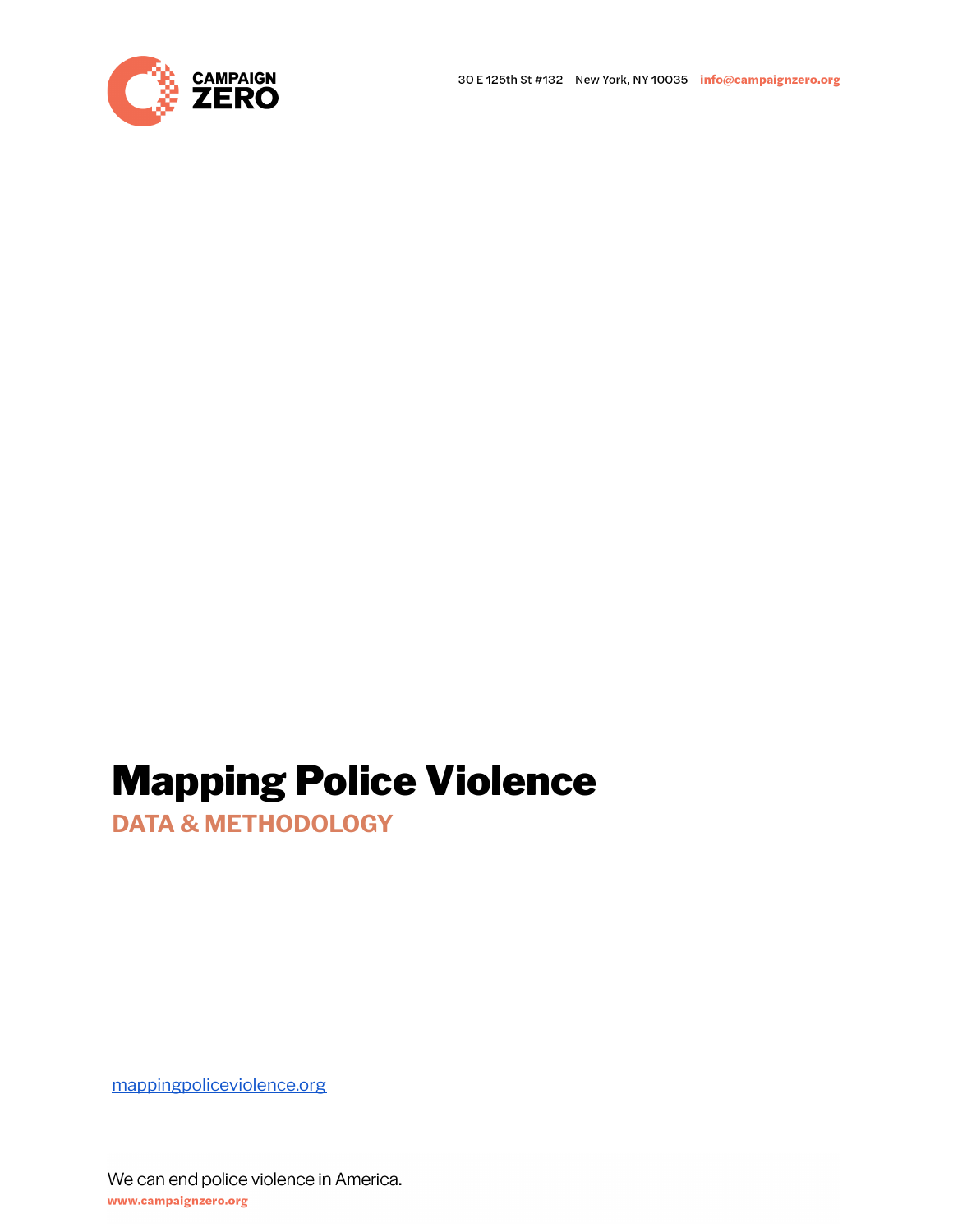# **Overview**

This document includes varied methodology and process-related documentation to ensure transparency around our process and allow the public to recreate the data and hold us accountable for the Mapping Police Violence ("MPV") data platform.

The following discussions with documentation are included below:

- Police Violence Landscape
- Mapping Police Violence Definitions & Scope
- Methodology & Documentation
- Existing & Future Automations

### A note on CZ Research + Data Products

We believe in exercising humility and course correcting when we make mistakes. Please contact us if you believe anything critically relevant is missing or misrepresented. While we've done our best to be comprehensive, we also have to balance accessibility and length. Furthermore, we want to emphasize that we are research-driven, as opposed to exclusively data-driven. This allows us to center human experiences of people with lived experience in the U.S. Criminal Legal System. We center co-creation over ego in all of our research and data initiatives.

Please email [research.requests@campaignzero.org](mailto:research.requests@campaignzero.org) if you find any errors, problems, or have any questions about this documentation or dataset.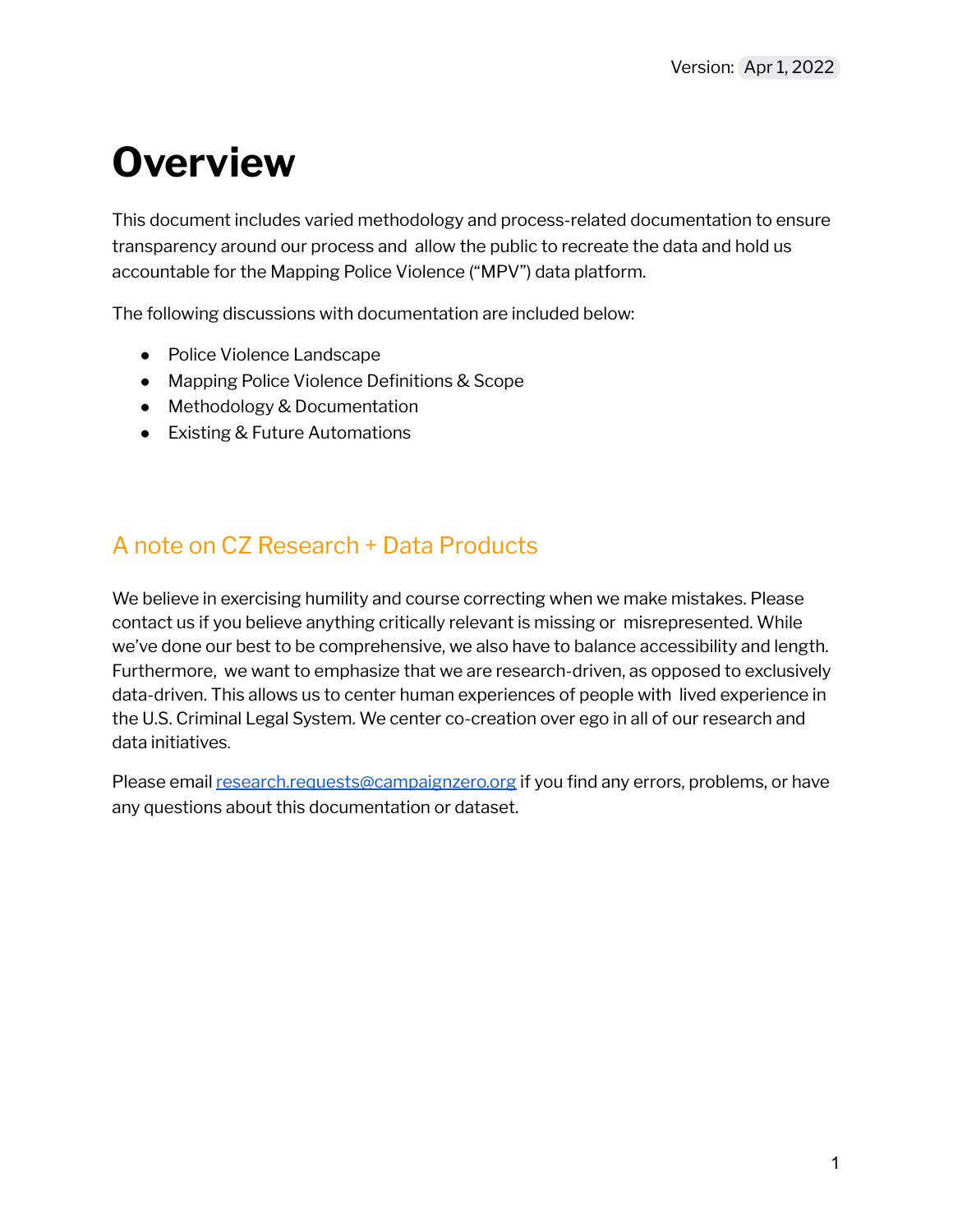# **Contents**

<u> 1999 - Jan Ja</u>

| Police Violence Landscape                                  | 4              |
|------------------------------------------------------------|----------------|
| <b>Mapping Police Violence</b>                             | 6              |
| MPV Definition of Police Violence                          | 6              |
| Context on Mapping Police Violence                         | $\overline{7}$ |
| Disclaimers & Limitations                                  | 9              |
| Cadence of Update                                          | 9              |
| <b>General Disclaimers</b>                                 | 9              |
| A note on the police violence data sources and replication | 11             |
| Incident Coding & Codebook                                 | 11             |
| Process Map & Coding Instructions                          | 12             |
| Dataset Codebook                                           | 13             |
| <b>Codebook for Unique Variables</b>                       | 17             |
| <b>Armed/Unarmed Status</b>                                | 17             |
| <b>Alleged Threat Level</b>                                | 17             |
| Fleeing                                                    | 18             |
| Encounter Types and Initial Reported Reason for Encounter  | 18             |
| Helpful Coding Tips From Our Researchers                   | 20             |
| Second Review System                                       | 22             |
| <b>Replicating Google News Alerts</b>                      | 23             |
| <b>Existing Automations</b>                                | 25             |
| Changelog                                                  | 27             |
| References                                                 | 34             |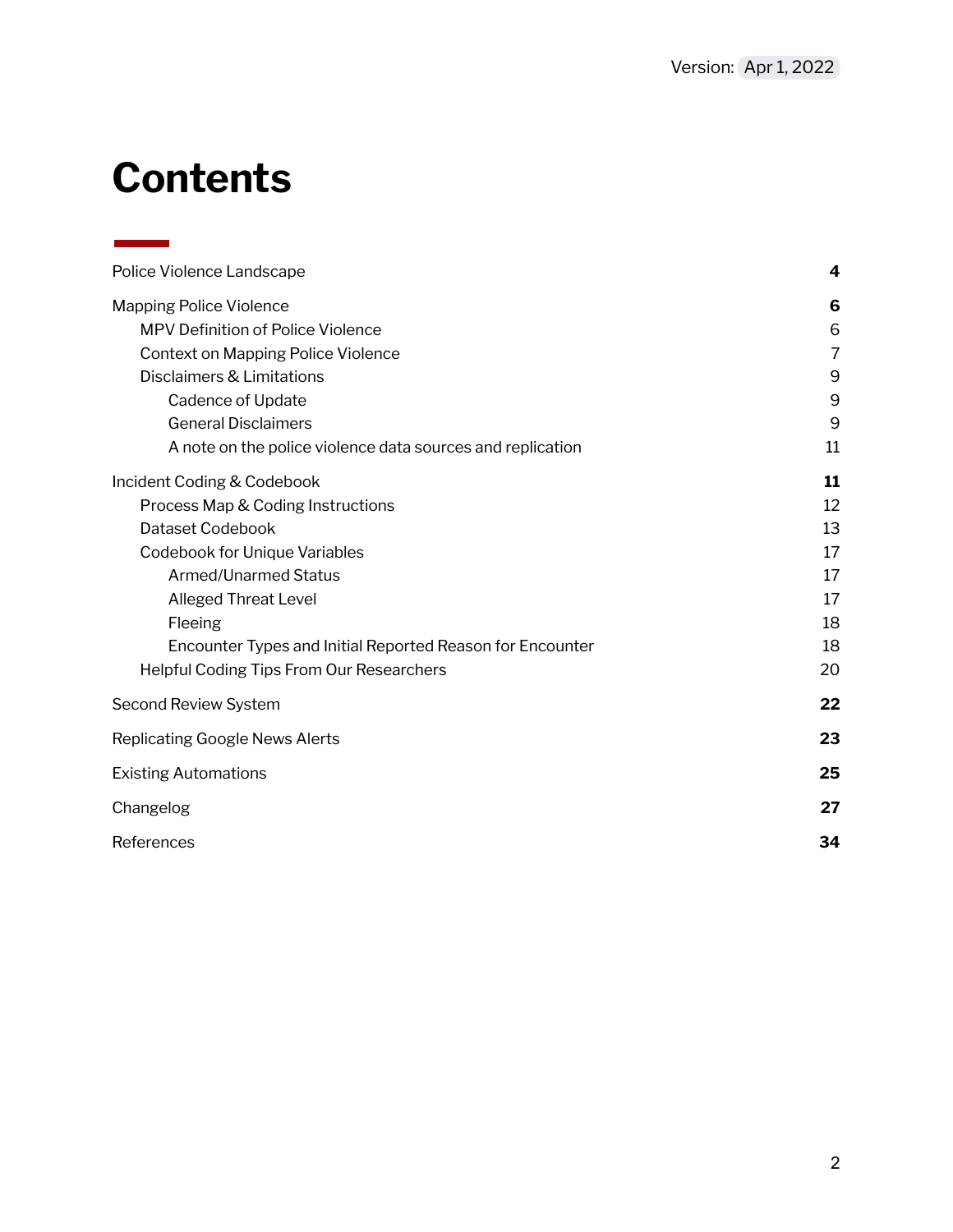# <span id="page-3-0"></span>**Police Violence Landscape**

### Defining police violence

First, it is important to create distinctions between terms that have been synonymously employed to capture similar but unique concepts. "Table 1" provides an overview of definitions attempting to differentiate between commonly cited concepts.

| <b>Term</b>          | <b>Definition</b>                                                                                                                                                                                                                                                                                                                                                                                                                                                                                                                                                                                                                                                                                                                     | Source(s)                                                                                                                                                                                                                                                                                                                                                                                                                                                                                                                                                                                                                                   |
|----------------------|---------------------------------------------------------------------------------------------------------------------------------------------------------------------------------------------------------------------------------------------------------------------------------------------------------------------------------------------------------------------------------------------------------------------------------------------------------------------------------------------------------------------------------------------------------------------------------------------------------------------------------------------------------------------------------------------------------------------------------------|---------------------------------------------------------------------------------------------------------------------------------------------------------------------------------------------------------------------------------------------------------------------------------------------------------------------------------------------------------------------------------------------------------------------------------------------------------------------------------------------------------------------------------------------------------------------------------------------------------------------------------------------|
| Police<br>Violence   | Currently, there is no agreed upon definition of police violence<br>among scholars, the courts, and police officers (Harris 2017).<br>Whereas some scholars define police violence as police use of<br>excessive force during police-civilian encounters (Harris 2009),<br>others argue that police violence may exceed the force required for<br>an incident but may not be classified as excessive force (Alpert,<br>Dunham, and MacDonald 2004). In Graham v. Connor (1989), the U.S.<br>Supreme Court determined that police excessive force claims during<br>investigatory stops, arrests, or seizures must be analyzed using the<br>"objective reasonableness" standard under the Fourth Amendment.                             | Alpert, Geoffrey P., Roger G. Dunham,<br>and John M. MacDonald. 2004.<br>"Interactive Police-Citizen Encounters<br>That Result in Force." Police Quarterly<br>7(4):475-88. doi:<br>10.1177/1098611103260507.<br>Graham v. Connor (U.S. Supreme Court<br>May 15, 1989).<br>Harris, Christopher J. 2009. "Police Use<br>of Improper Force: A Systematic<br>Review of the Evidence." Victims &<br>Offenders 4(1):25-41. doi:<br>10.1080/15564880701568470.<br>Harris, Christopher. 2017. "Reducing<br>Violence and Aggression in Police<br>Officers." pp. 1-12 in The Wiley<br>Handbook of Violence and Aggression.<br>John Wiley & Sons, Ltd. |
| Police<br>Abuse      | Police abuse refers to police actions that limit citizens' rights,<br>typically receive minimal punishment, and may serve an economic<br>and/or political function (Bonner et al. 2018). Police abuse is<br>generally characterized by civilian perceptions and complaints<br>regardless of whether or not the police action is legally justified.<br>Examples of police abuse include criminal acts as well as forms of<br>disrespect, such as ethnic slurs, abusive language, and verbal threats<br>(Albrecht 2017).                                                                                                                                                                                                                | Albrecht, James F. 2017. Police<br>Brutality, Misconduct, and Corruption:<br>Criminological Explanations and Policy<br>Implications. Cham, Switzerland:<br>Springer.<br>Bonner, Michelle D., Mary Rose Kubal,<br>Guillermina Seri, and Michael Kempa,<br>eds. 2018. Police Abuse in<br>Contemporary Democracies. New York,<br>NY: Springer.                                                                                                                                                                                                                                                                                                 |
| Police<br>Misconduct | Police misconduct refers to police officers' failure to comply with<br>department regulations, policies, and procedures. Examples of<br>police misconduct include, but are not limited to the following:<br>criminal infractions, verbal abuse, excessive force, unwarranted<br>stops, corruption, "chronic tardiness, disheveled appearance, routine<br>unplanned absences, or excessive sick leave" (Weitzer and Tuch<br>2004; Albrecht 2017: 32).<br>Researchers find that race is a significant predictor of perceptions of<br>police misconduct in the United States, with African-Americans and<br>Hispanics more likely to report experiences with police misconduct<br>than their white counterparts (Weitzer and Tuch 2004). | Albrecht, James F. 2017. Police<br>Brutality, Misconduct, and Corruption:<br>Criminological Explanations and Policy<br>Implications. Cham, Switzerland:<br>Springer.<br>Weitzer, Ronald, and Steven A. Tuch.<br>2004. "Race and Perceptions of Police<br>Misconduct." Social Problems<br>51(3):305-25. doi:<br>10.1525/sp.2004.51.3.305.                                                                                                                                                                                                                                                                                                    |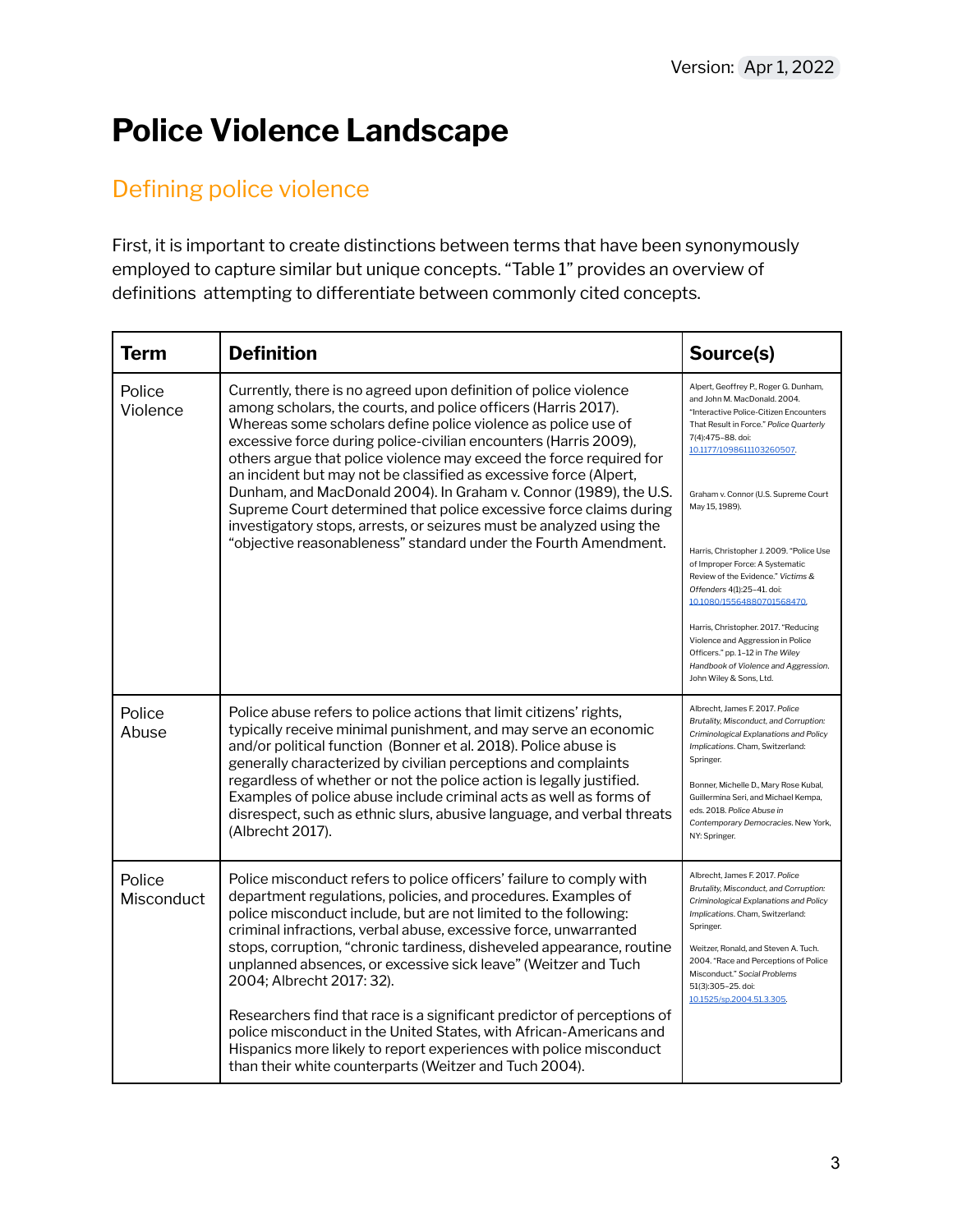| Criminal<br>Police<br><b>Misconduct</b> | Criminal police misconduct refers to police officers' engagement in<br>illicit activity that violates citizens' Constitutional rights and/or<br>obstructs justice. This may include criminal acts, such as excessive<br>force, sexual misconduct, theft, false arrest, intentional neglect of<br>serious medical needs of person in custody, preventing witnesses<br>from reporting a crime, lying to federal, state, or local officials during<br>an investigation, writing false reports, or concealing evidence (U.S.<br>Department of Justice 2020). | U.S. Department of Justice. 2020. "Law<br>Enforcement Misconduct." Retrieved<br>(https://www.justice.gov/crt/law-enforc<br>ement-misconduct).                        |
|-----------------------------------------|----------------------------------------------------------------------------------------------------------------------------------------------------------------------------------------------------------------------------------------------------------------------------------------------------------------------------------------------------------------------------------------------------------------------------------------------------------------------------------------------------------------------------------------------------------|----------------------------------------------------------------------------------------------------------------------------------------------------------------------|
| Police<br>Deviance                      | Police deviance includes an array of concepts that entail police<br>involvement in criminal and/or noncriminal forms of misconduct.<br>Police deviance may include police violence, police abuse of<br>authority, police misconduct, criminal police misconduct, and police<br>corruption (Albrecht 2017).                                                                                                                                                                                                                                               | Albrecht, James F. 2017. Police<br>Brutality, Misconduct, and Corruption:<br>Criminological Explanations and Policy<br>Implications. Cham, Switzerland:<br>Springer. |

### **Research on Police Violence**

When examining data around police violence and outcomes of police killings, MPV data shows that Black residents in the US are approximately three times more likely to be killed in comparison to their white counterparts (Mapping Police Violence, 2022). However, it is important to note that police killings data represents policing outcomes and that the underlying interaction data is absent from this dataset. To better understand or make inferences about the true nature, likelihood, or probability of police killings by demographics, interaction level data must be considered. [Research](https://scholar.princeton.edu/jmummolo/publications/bias-built-how-administrative-records-mask-racially-biased-policing) highlights how administrative data masks bias and therefore studies employing post-treatment data likely underestimate the severity of the bias (Knox, Lowe, and Mummolo, 2020). The lack of interaction-level data affects the outcome and assessment;the likelihood and probability of police violence could be severely underestimated.

Recent studies utilizing MPV data have found that the threshold for police killings of white people are much higher than those of Black people ([DeAngelis,](https://journals.sagepub.com/doi/full/10.1177/21533687211047943) 2021). Similarly, other research using Fatal Encounters data finds that Black people are two times more likely to be killed by police "...even when there are no other obvious circumstances during the encounter that would make the use of deadly force reasonable" (Fagan and [Campbell,](https://scholarship.law.columbia.edu/faculty_scholarship/2656/) 2020).

We encourage continued scholarship using the MPV, Fatal Encounters, and the Washington Post Police Shooting databases. For independent research, we encourage a combination of data sources to allow for validation and welcome any feedback, criticism, or issues that you come across with the data. Feel free to email [info@campaignzero.org](mailto:info@campaignzero.org) with any questions.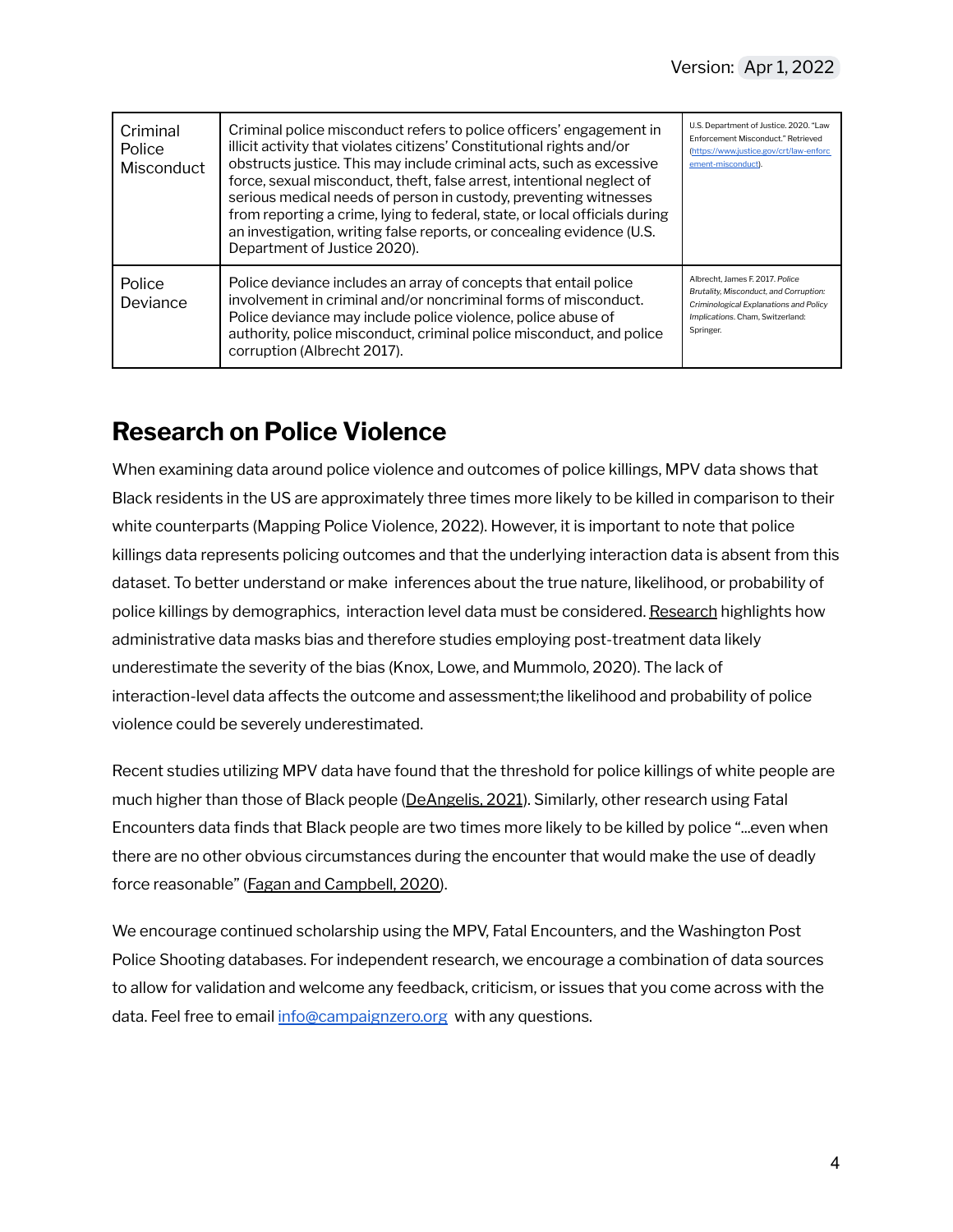### <span id="page-5-1"></span>**MPV Definition of Police Violence**

Any incident where a law enforcement officer (off-duty or on-duty) applies, on a civilian, lethal force resulting in the civilian being killed whether it is considered "justified" or "unjustified" by the U.S. Criminal Legal System.

#### **A few disclaimers:**

- → **Vehicular Force.** Cases when vehicles are used as a form of lethal force or cases when the vehicle is deliberately driven in a manner that is directed at civilian(s) and/or the vehicle the civilian(s) are in (e.g. PIT maneuvers) are included. However, civilians who were **killed by a civilian driver or crashed without being hit directly by police** during a police pursuit are **coded** as incidents of police violence. We have started to internally track Vehicular Chase incidents and will continue to collect and analyze that data**.**
- **→ Suicide by Cop.** Cases where a civilian is killed by a law enforcement officer when they're labeled as having a mental health crisis or in a state where they're characterized as "Suicidal" (sometimes referred to as "Suicide by Cop") are included as incidents of police violence.
	- **○ Possible Suicide.** We have started to collect incidents where a reported death is characterized as a "suicide" and provide it to another team to seperately review the specifics.
- **→ Off-Duty.** Cases where a law enforcement officer kills a civilian while they're "off-duty" is considered an incident of police violence. Additionally, it is worth noting that 97% of the incidents in MPV occurred while a police officer was acting in a law enforcement capacity. Thus, while MPV does include data on off-duty officers, it does not include killings by vigilantes or security guards who are not off-duty police officers. This is a gap in the field that should be further investigated, especially at the intersection of "Stand Your Ground Laws."

# <span id="page-5-0"></span>**Mapping Police Violence**

### **Context on Mapping Police Violence**

To date, there is still no U.S. Government data source which captures all killings by US law enforcement with relevant contextual and demographic information of the victims. 1

<sup>&</sup>lt;sup>1</sup> In 2019, the U.S. The Department of Justice (DoJ) <u>[launched](https://www.fbi.gov/news/pressrel/press-releases/fbi-announces-the-official-launch-of-the-national-use-of-force-data-collection#:~:text=The%20FBI%20is%20pleased%20to,Crime%20Reporting%20(UCR)%20Program.)</u> the National Use-Of-Force Data Collection. However, one [investigation](https://www.washingtonpost.com/crime-law/2021/12/09/fbi-police-shooting-data/) found that the FBI was falling short in data collection efforts. More recently, a recent [announcement](https://www.washingtonpost.com/crime-law/2021/12/09/fbi-police-shooting-data/) from the DoJ indicated that the program may be shut down given the lack of participation from law enforcement agencies, requiring a 60% participation threshold to release data.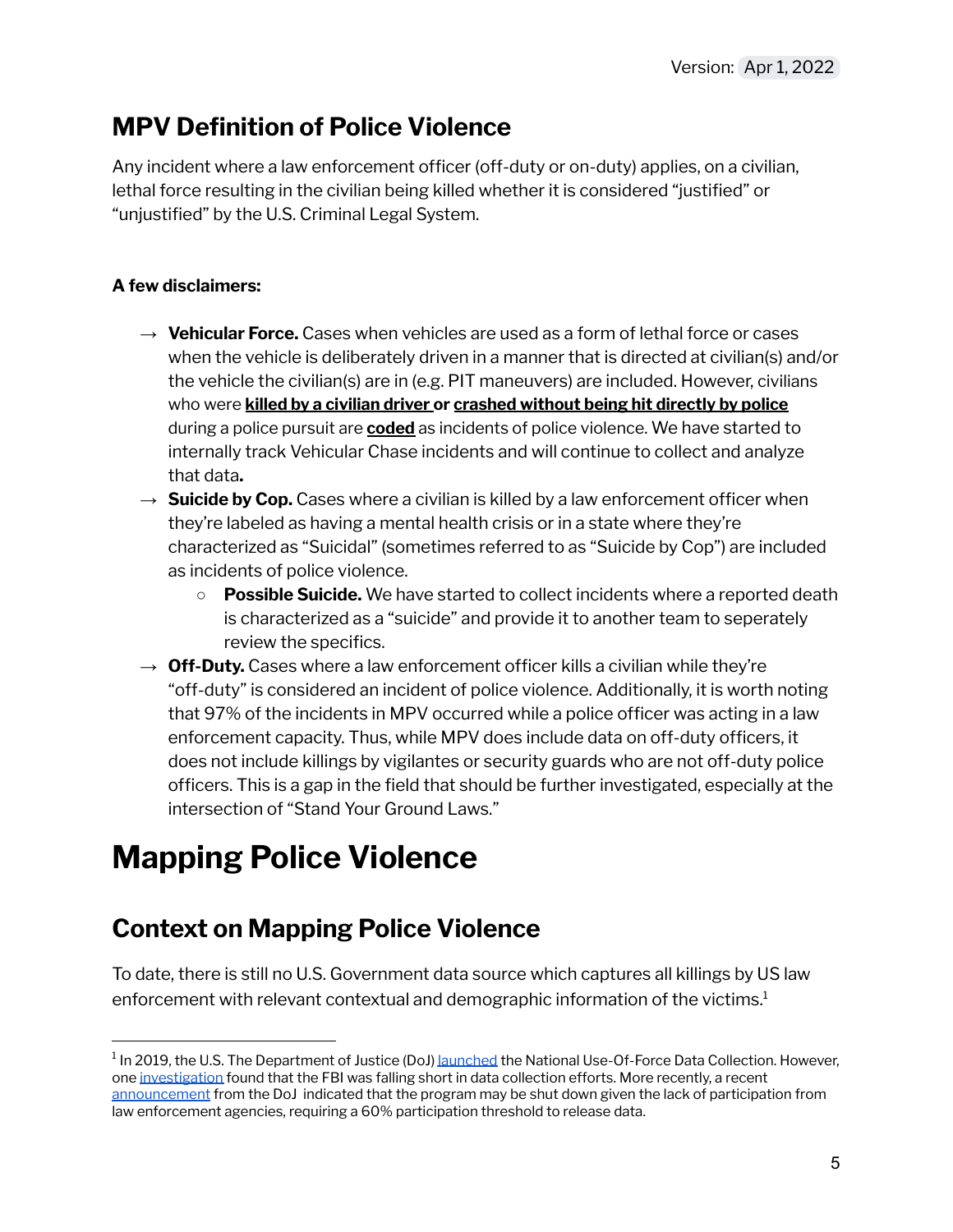The only governmental data source which could be used to identify police killings of civilians is the National Vital [Statistics](https://www.cdc.gov/nchs/nvss/index.htm) System (NVSS) maintained and monitored by the Centers for Disease Control (CDC). However, the dataset, consisting of birth and death certificate data, suffers from severe [undercounting](https://www.thelancet.com/journals/lancet/article/PIIS0140-6736(21)01609-3/fulltext) and underreporting concerns. Specifically, the authors of one [study](https://www.thelancet.com/journals/lancet/article/PIIS0140-6736(21)01609-3/fulltext), using several data sources, including MPV, find that NVSS undercounts police killings by 55%. The FBI also collects data for killing of persons committing

With the exception of a few recent state-led initiatives to improve data collection efforts (i.e. California) around police violence, law enforcement agencies across the U.S. fail to produce transparent, reliable data updates tracking lives taken by police. This critical gap has been filled by three different non-governmental data sources. The most comprehensive and longest-running platform is **Fatal [Encounters](https://fatalencounters.org/) ("FE").** While FE fills a critical void, a core tenet in social science research is to be able to reproduce data to allow for further validation and rigor (Firebaugh, 2017). Thus, the need to continue this work and continue separate data collection efforts to allow for more vigilance, validity, and accessibility is critical given that there is no way to understand the true scale of police violence in the U.S.

MPV was launched in 2015 as a MPV was launched to continue data collection efforts and focus sound, sustainable, urgent energy on police violence specifically.

There are three crowd-sourced datasets including MPV which are still active:

- **→ Fatal Encounters.** Fatal Encounters is the longest-running and most comprehensive dataset which includes incidents of police killing civilians and any incident where an officer is present when a civilian is killed, such as suicides where an officer is present.
- **→ Mapping Police Violence.** As noted earlier, MPV generally includes all incidents where a civilian is killed at the hands of law enforcement. Scope and definition can be found here.
- **→ The Washington Post.** *The Washington Post* only includes incidents where there is a police killing of a civilian by firearm.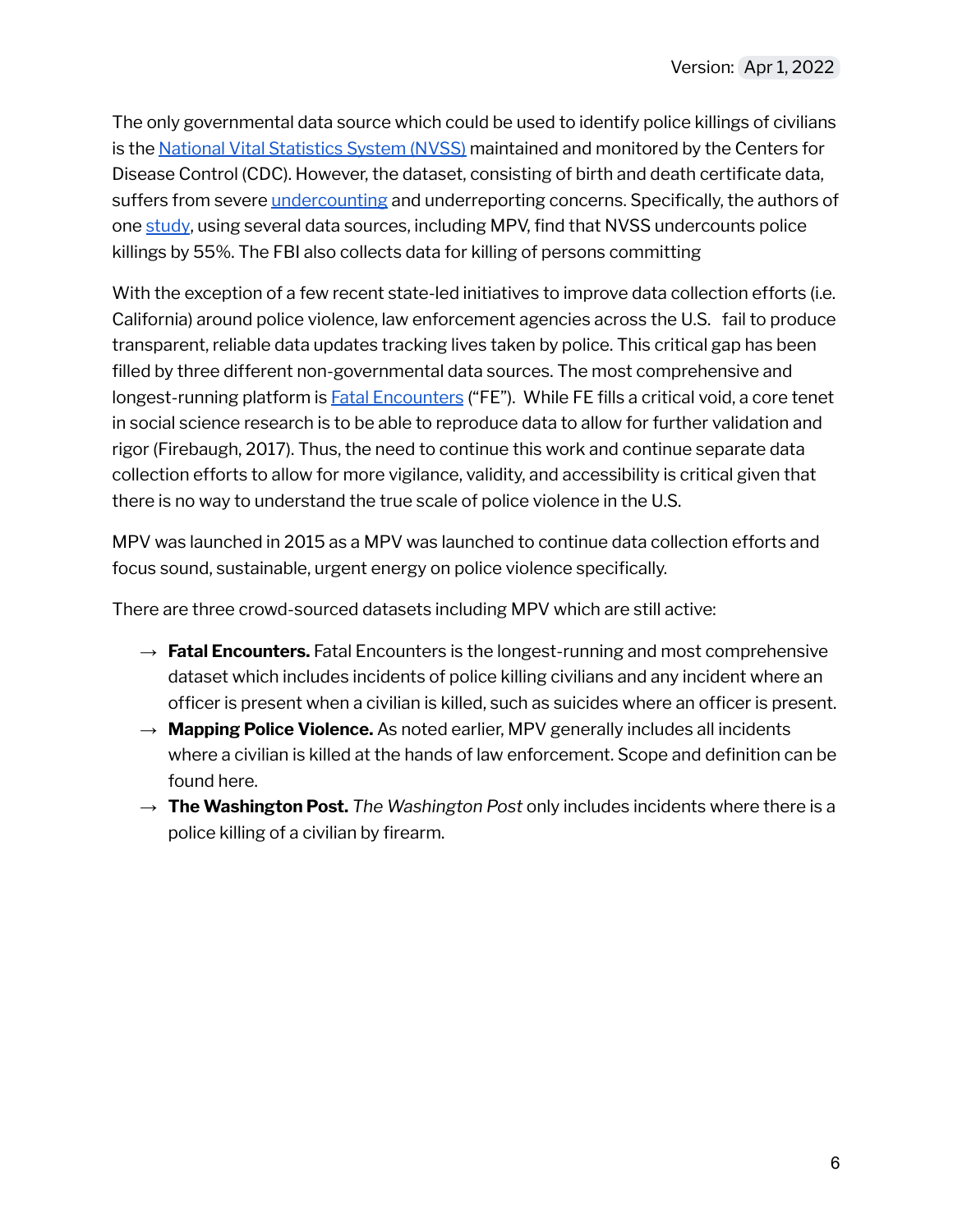"Figure 1" includes a visual of the police violence data sources. 2



#### **FIGURE 1**

The MPV methodology does not depart significantly from the Fatal Encounters Methodology which can be found [here.](https://docs.google.com/document/d/144EdyxC6Fm7ygrzCOHd5V2K6l-8IsS38rET8MivkNbU/edit?usp=sharing) The primary difference between FE and MPV generally are as follows:

- $\rightarrow$  Narrows terms and framework what we define as "police violence";
- $\rightarrow$  Deploys a set of automation scripts to both prevent leakage on the front-end (i.e. Meltwater and Google News Alerts API's) and reduce time spent coding on variables that could be easily automated (i.e. Congressional Districts, Geography Types, etc.);
- $\rightarrow$  Integrates data across all three datasets (MPV, Washington Post, and FE); and
- $\rightarrow$  Includes an additional unique set of variables. The discussion and methodology for MPV will be discussed in greater length below.

<sup>&</sup>lt;sup>2</sup> It is also worth acknowledging that The Guardian created a comprehensive database called "<u>The [Counted](https://www.theguardian.com/us-news/ng-interactive/2015/jun/01/the-counted-police-killings-us-database)</u>" but only examines a single year of data.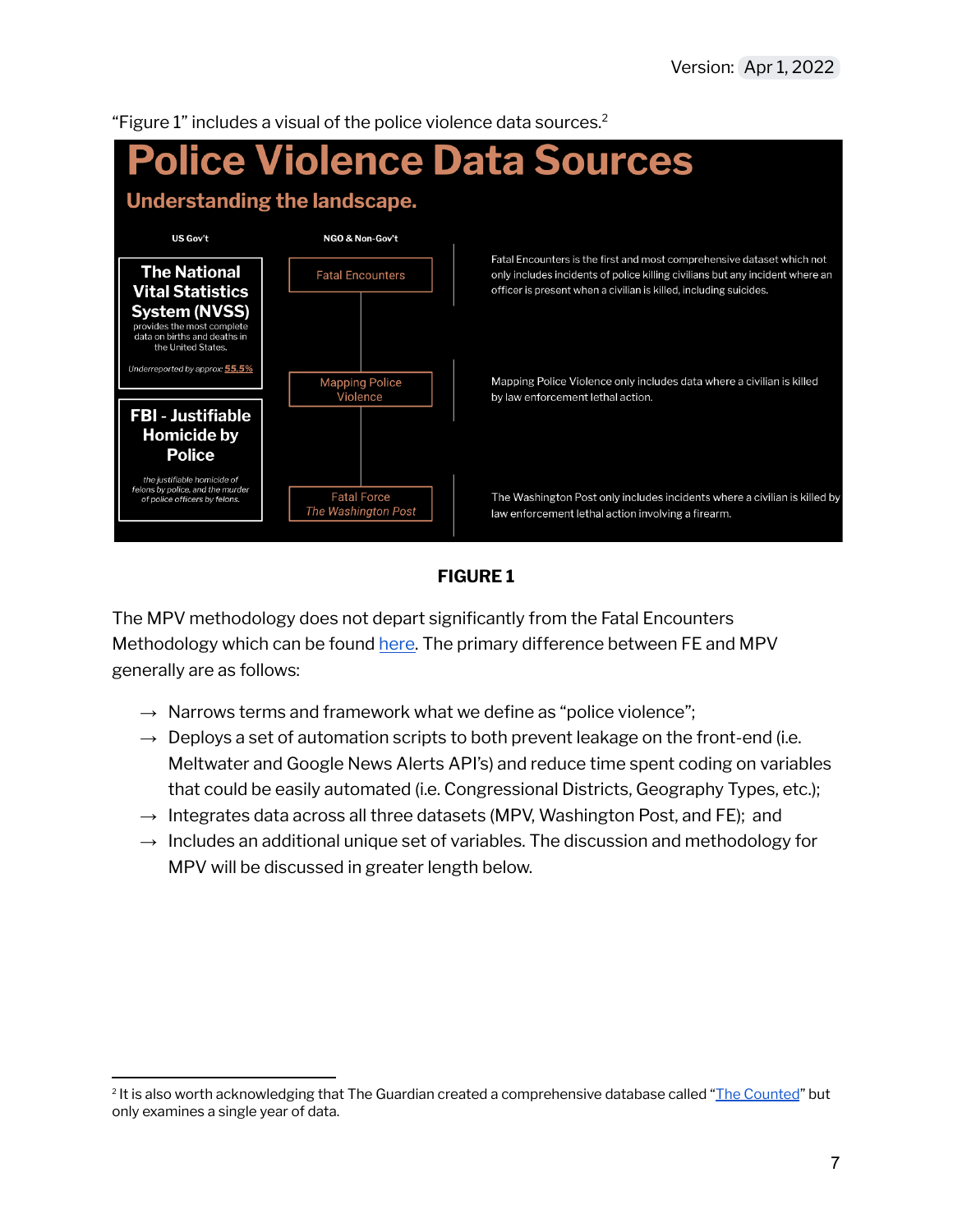### <span id="page-8-0"></span>**Disclaimers & Limitations**

We believe the data represented on this site is the most comprehensive accounting of people killed by police since 2013.

#### <span id="page-8-1"></span>**Cadence of Update**

We have a dedicated team of researchers who are assigned incidents to review on a daily basis through an automated process:

- 1. We have automated the ingestion of Google and Meltwater alerts into our AirTable backend.
- 2. Reviewers are assigned automatically every day and they indicate after an incident is reviewed.
- 3. Second reviewers indicate after they have completed review which will automatically trigger the incident to be published onto the database.

It is important to note that incidents are reviewed at different times. This can be for several reasons including alerts and news incidents being published later or second reviewers flagging incidents for another review given data and incident reliability concerns. Thus, the date presented on the live tracker does not necessarily mean that all incidents until that date are included. Our team does their best to keep it as comprehensive and updated as possible.

**A note on 2022 data.** Since transitioning and revamping our methodology, there will be a minor lag in the publishing of incidents until June 2022 to account for development and improvement of the methodology.

#### <span id="page-8-2"></span>**General Disclaimers**

The same data limitations noted by FE also apply to MPV given the similarities of how the data is sourced and generated. As noted by Fatal Encounters,

"The vast majority of these records come from media sources and police records. That means only one version of the story—the police story—is generally told in the descriptions. Rarely do news media seek out family members and friends to balance or contradict police narratives. While we verify our data against media reports, sometimes the information presented is so wildly inaccurate that we instead include accurate but conflicting information. Also, be aware that this document is "living." We repair any errors or eliminate any duplicates as we discover them. Errors can be reported through the fatalencounters.org website."

Additional disclaimers and clarifications are noted below: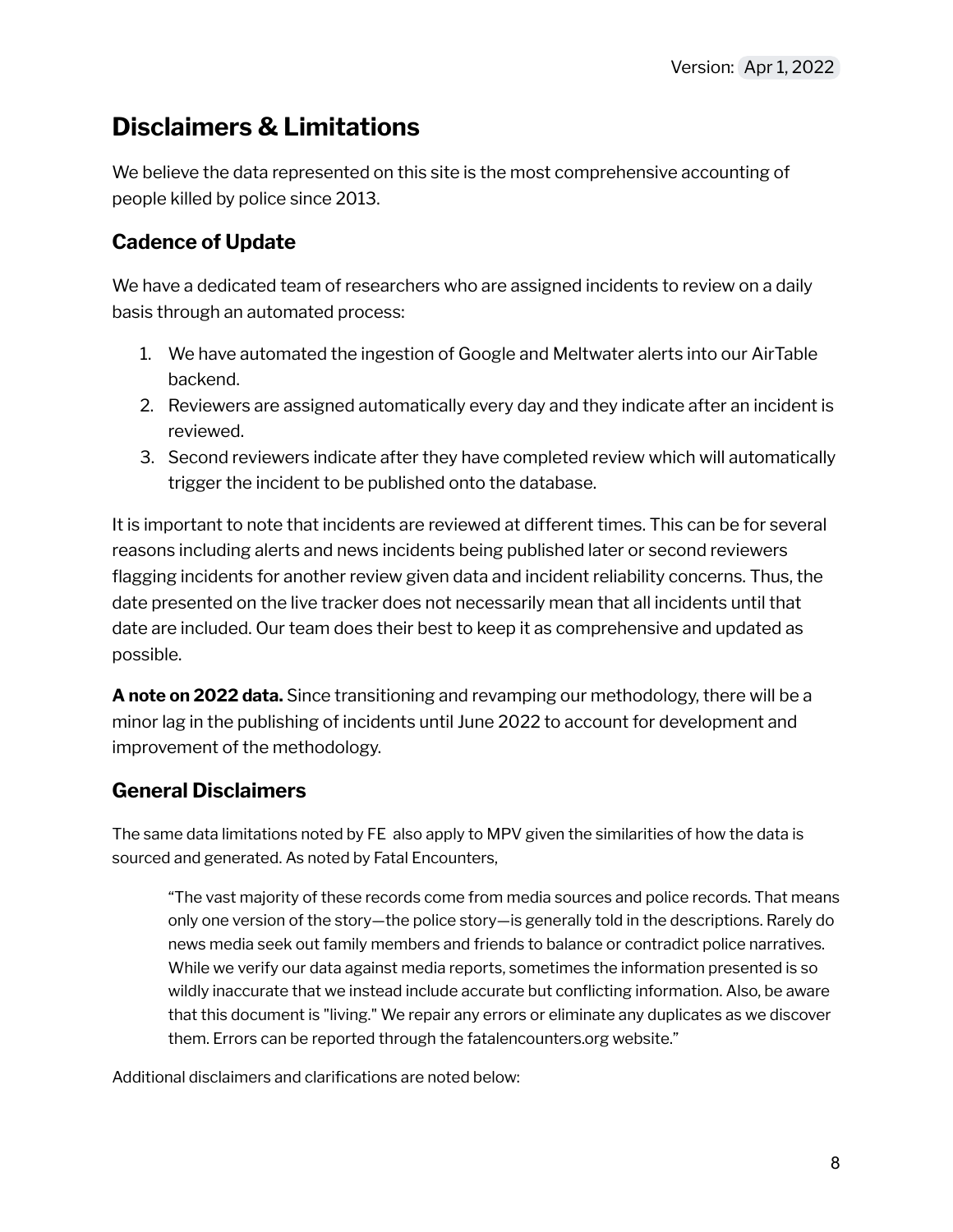- **→ Date of Incident v. Date of Death.** We use the date of police lethal action as the incident of police violence even if the victim passes at a later date due to the injuries.
- **→ Victim passes following incident.** If the victim passes as a result of lethal actions which led to the victim's death at a later time such as en route to the hospital or at the hospital, it is still included (i.e. Eric Garner).
- **→ Agency | Unknown Jurisdiction or Beyond Jurisdiction.** In cases where the law enforcement officer agency is different from the incident of the police killing, the agency of the officer is used despite it being beyond the officer's jurisdiction.
- **→ Data on Officers and Case Outcomes.** MPV captures information on all involved officers in each case (both the officers who killed the person and any other officers on the scene during the use of deadly force), including the names and race of the officers, any prior deadly force incidents involving that officer that have been reported by the media, and whether the case resulted in any administrative discipline, civil suits and/or misconduct settlements. Additionally, MPV tracks cases where officers have been charged with a crime related to an incident of fatal police violence. This data is collected initially from ongoing monitoring of media reports related to each case in our database.

#### **→ Cross-Referencing Data Between Sources to update, validate, and detect errors.**

↳ **Henry A. Wallace Police Crime [Database](https://policecrime.bgsu.edu/).** The most complete database of officers who've been charged with crimes nationwide can be found [here;](https://policecrime.bgsu.edu/Home/About) this work is led by Dr. Philip J. Stinson. Through this database, all known cases where officers were charged with a crime related to the use of deadly force since 2013 are matched and merged with the MPV database observations where the data is present for merges. This includes data on case outcomes and other details about each case; information is collected and updated on an ongoing basis, with the date of latest update noted in the Official disposition of death column of our database.

#### **Cadence of Merge Update: 1 Year Next Scheduled Merge: 12/2022**

- ↳ *The Washington Post***.** *The Washington Post* unique variables, specifically Threat-Level, will be merged in through the easily accessible GitHub Repository and matched and will be associated with the MPV unique ID. **Cadence of Merge Update: 6 Months Next Scheduled Merge: 06/2022**
- ↳ **Fatal Encounters.** *The Washington Post* unique variables, specifically Threat-Level, will be merged in through the easily accessible GitHub Repository.

**Cadence of Merge Update: 6 Months Next Scheduled Merge: 06/2022**

- **→ Bi-Annual Cleanings.**
	- ↳ **DeDuplication.**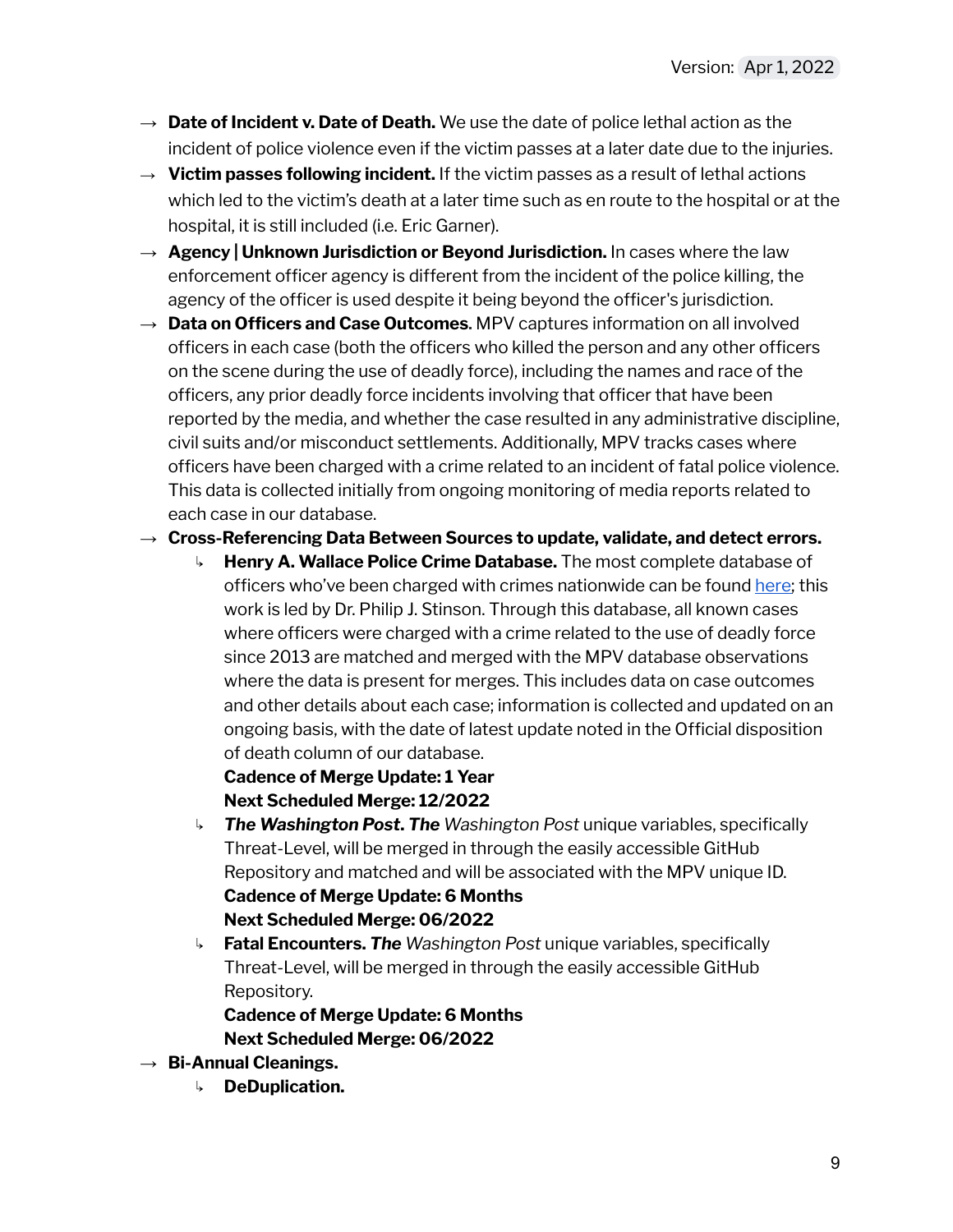- ↳ **Name Withheld Reviews.**
- ↳ **Geocoding Geographies.**

#### **A note on the police violence data sources and replication**

We posit that the data collected, coded, and made available belongs to the public. It is not and should not be owned by any platform. We encourage communities, organizations, and other individuals to develop their own databases. This only strengthens the integrity and validity of the data by allowing us to study the differences across datasets and improve data collection efforts when there are attempts to harmonize and study the data. For example, a recent study has found that while the three major datasets are similar, they have started to become more dissimilar over recent years (Comer and [Ingram,](https://journals.sagepub.com/doi/abs/10.1177/07340168211071014) 2022).

Thus, we are always open to partnerships and collaborations to improve the methodology and/or share best practices. We center collaboration and co-creation over ego, which can be a departure from orthodox academic norms and culture.

We want to acknowledge and thank Samuel Sinyangwe, a Campaign Zero co-founder for leading this work and the development of the initial methodology. We also want to acknowledge and thank D. Brian Burghart, founder of Fatal Encounters, who advised the initial development of the project and continues to advise and collaborate on the methodology.

# <span id="page-10-1"></span><span id="page-10-0"></span>**Incident Coding & Codebook**

Incident coding and unique variable coding are broken down into the following:

- Process Map & Coding Instructions
- Codebook
- Variable Codebook
- Unique Variable Discussion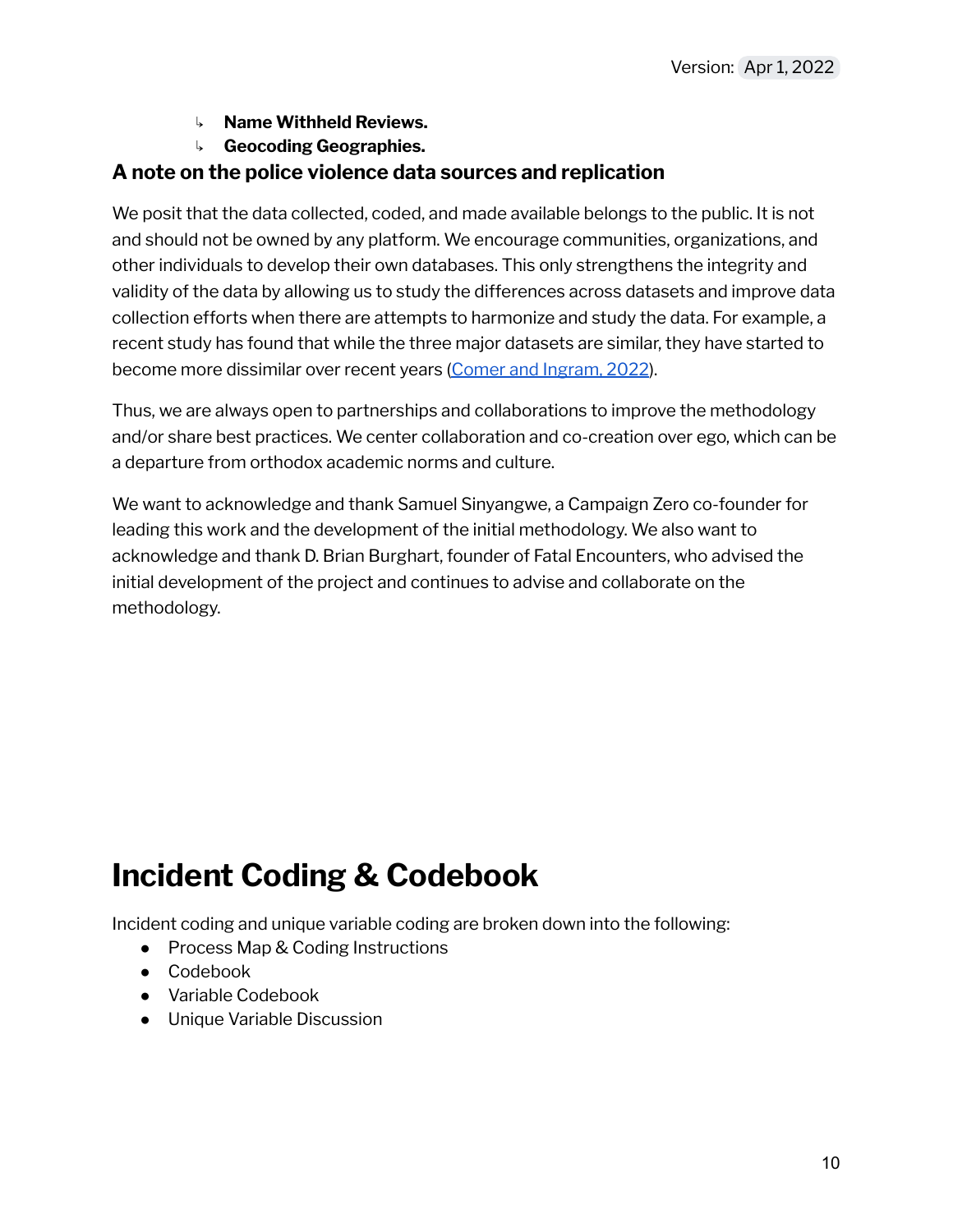### <span id="page-11-0"></span>Process Map & Coding Instructions

The initial methodology for incident coding was developed by a team of Campaign Zero researchers led by Samuel Sinyangwe. D. Brian Burghart helped play a critical role in providing initial instructions on how to code.

|                                                 | <b>Description/Instructions</b>                                                                                                                                                                                                                                                                                                                                                                                                                                                                                                                                                                                                                                      | Variable(s)                                                                                                                                                                    |
|-------------------------------------------------|----------------------------------------------------------------------------------------------------------------------------------------------------------------------------------------------------------------------------------------------------------------------------------------------------------------------------------------------------------------------------------------------------------------------------------------------------------------------------------------------------------------------------------------------------------------------------------------------------------------------------------------------------------------------|--------------------------------------------------------------------------------------------------------------------------------------------------------------------------------|
| Step 1.<br>Incident<br>Identificat<br>ion       | Meltwater & Google News Alerts are filtered into an Alerts<br>Sheet which gets updated automatically every morning and<br>automatically assigns alerts for every researcher to review.<br>When reviewing the alert, researchers need to ensure that the<br>incident doesn't already exist in the database or confirm it is<br>not an alert related to police violence.<br>If it already exists, the researcher will check to see if there is<br>any updated information, make any amendments/additions,<br>and proceed to reviewing the next alert.<br>If it is not related, they will mark that they reviewed the alert<br>and proceed to reviewing the next alert. | Link to news article<br>Incident Description<br>Article Publish Date                                                                                                           |
| Step 2.<br><b>New</b><br>Incident<br>Info Entry | If it is a new incident, the researcher will "create a new<br>observation" and start entering in Geographic and<br>Demographic-level information<br>Employ Interpretive Analysis codebook to code out incident<br>variables appropriately<br>Check 1st review to indicate that the alert/incident is ready for<br>second review.                                                                                                                                                                                                                                                                                                                                     | Victim Demographics<br>Geographic-level<br>information<br>Law Enforcement<br>Agency & Officer Info<br>Armed/Unarmed<br>Encounter Type<br>WaPo Variables<br><b>FE Variables</b> |
| Step 3.<br>Second<br>Reviewer                   | Second Reviewer will look up name of victim (if available) on<br>$\bullet$<br>Google and Meltwater to check for an updated article<br>If name is not available, the reviewer will utilize contextual<br>$\bullet$<br>information and prior link to see if there are follow-up<br>articles available.<br>Reviewer will complete missing information and/or correct<br>$\bullet$<br>existing information<br>If there are any serious concerns, reviewer will flag in<br>comments column for a third review                                                                                                                                                             | Second Reviewer<br><b>Updated Link</b>                                                                                                                                         |
| Step 4.<br>Auto<br>Publish                      | Once completed, the reviewer will list their name for second<br>$\bullet$<br>review to trigger logic which will automatically publish the<br>incident to MPV platform.                                                                                                                                                                                                                                                                                                                                                                                                                                                                                               | <b>Second Reviewer</b><br><b>Updated Link</b>                                                                                                                                  |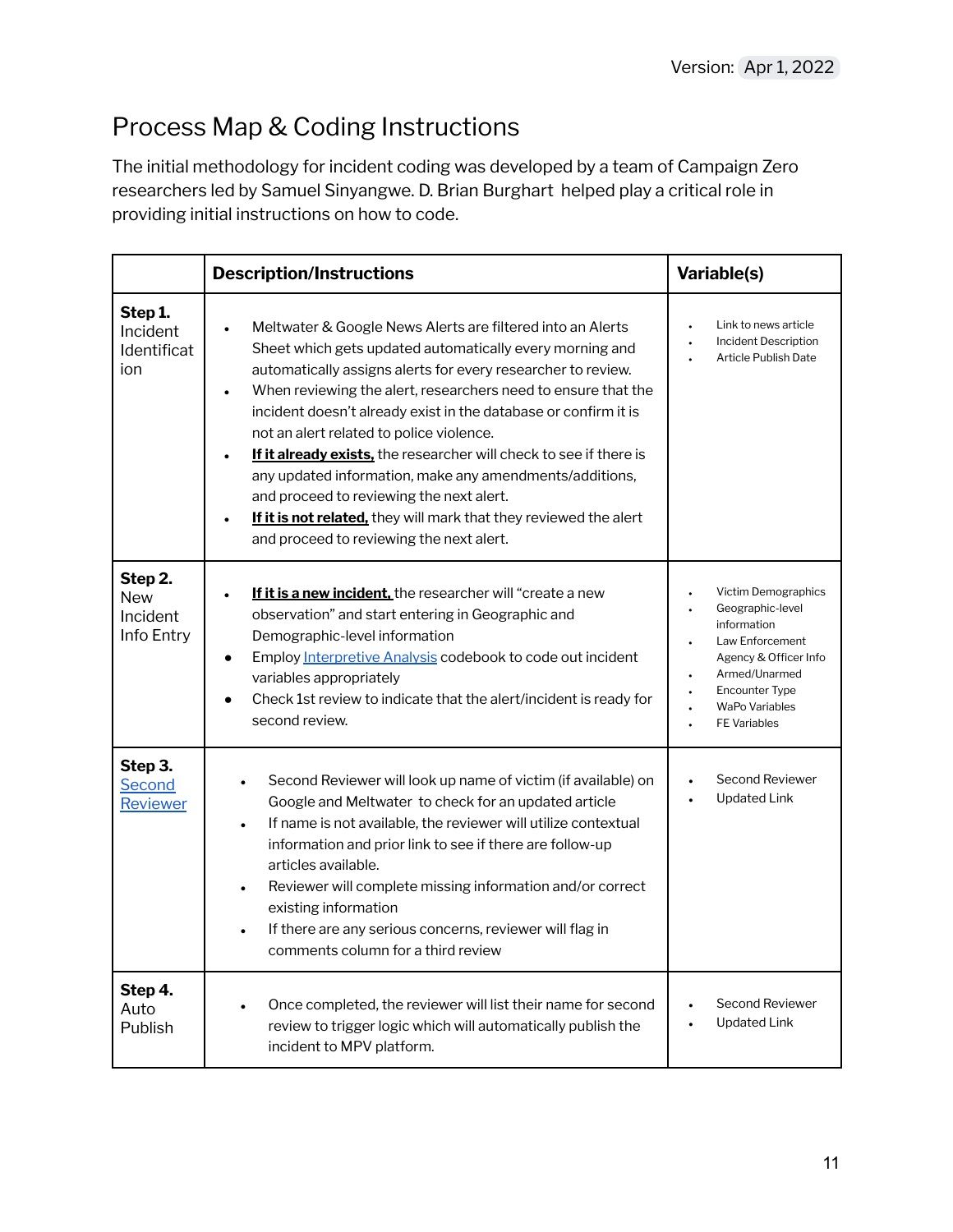### <span id="page-12-0"></span>**Dataset Codebook**

The public version of the dataset can be found [here](https://airtable.com/shroOenW19l1m3w0H) and is updated regularly on a daily basis.

|                         | <b>Field</b>           | <b>Description</b>                                                                         | Manual/<br><b>Automated</b><br><b>Entry</b> |                                                                                                                      |
|-------------------------|------------------------|--------------------------------------------------------------------------------------------|---------------------------------------------|----------------------------------------------------------------------------------------------------------------------|
| $\mathbf{1}$            | name                   | Name of victim killed by law<br>enforcement                                                | Manual                                      |                                                                                                                      |
| $\overline{2}$          | age                    | Age of victim at time of<br>death                                                          | Manual                                      |                                                                                                                      |
| 3                       | gender                 | Indicated gender by<br>news/official reports                                               | Manual                                      | Male<br>$\bullet$<br>Female<br>Unknown<br>Transgender Male<br>Transgender Female<br>Non-Binary/Gender non-conforming |
| 4                       | race                   | Race of victim according to<br>news/official reports                                       | Manual                                      | <b>Black</b><br>$\bullet$<br>White<br>Native American<br>Asian<br>Unknown<br>Pacific Islander                        |
| 5                       | victim_image           | URL to an image of victim                                                                  | Manual                                      |                                                                                                                      |
| 6                       | date                   | Date of lethal action on<br>victim                                                         | Manual                                      |                                                                                                                      |
| $\overline{\mathbf{z}}$ | street_address         | Address of where incident<br>took place                                                    | Manual                                      |                                                                                                                      |
| 8                       | city                   | City of where incident took<br>place                                                       | Manual                                      |                                                                                                                      |
| 9                       | state                  | State where incident took<br>place                                                         | Manual                                      |                                                                                                                      |
| 10                      | zip                    | Zip code of where incident<br>took place                                                   | Automated                                   |                                                                                                                      |
| 11                      | county                 | County of where incident<br>took place                                                     | Manual                                      |                                                                                                                      |
| 12                      | agency_respons<br>ible | Agency of law enforcement<br>officer who took lethal action<br>and responsible for killing | Manual                                      |                                                                                                                      |
| 13                      | ori                    | Law enforcement unique<br>identifier assigned by US<br>Department of Justice (DoJ)         | Automated                                   |                                                                                                                      |
| 14                      | cause_of_death         | Highest level of force used<br>by law enforcement officer                                  | Manual                                      | Gun<br>٠<br>Taser<br>Taser, Gunshot<br>Unknown<br>Vehicle<br>Vehicle, Gunshot<br>Other Physical Force                |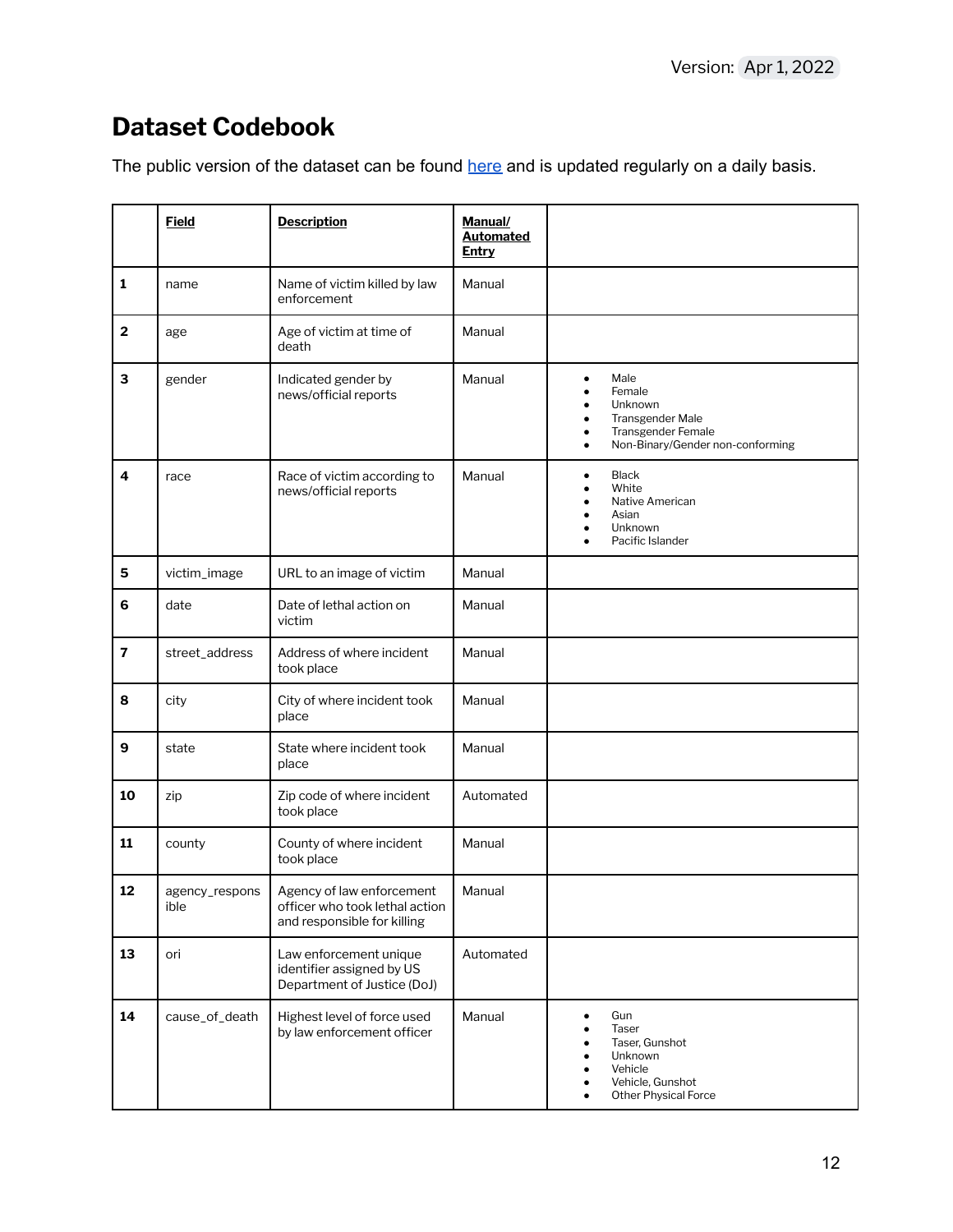| 15 | circumstances              | Description of<br>situation/News extract<br>surrounding situation                                                                                                                                                                                                                                                                                        | Manual    |                                                                                                                                 |
|----|----------------------------|----------------------------------------------------------------------------------------------------------------------------------------------------------------------------------------------------------------------------------------------------------------------------------------------------------------------------------------------------------|-----------|---------------------------------------------------------------------------------------------------------------------------------|
| 16 | disposition_offi<br>cial   | Case status against law<br>enforcement officer                                                                                                                                                                                                                                                                                                           | Manual    |                                                                                                                                 |
| 17 | officer_charged            | Outcome of case against law<br>enforcement officer                                                                                                                                                                                                                                                                                                       | Manual    |                                                                                                                                 |
| 18 | news_urls                  | Url link(s) to news reports or<br>official reports of incident                                                                                                                                                                                                                                                                                           | Manual    |                                                                                                                                 |
| 19 | signs_of_mental<br>illness | Indicates whether<br>official/news reports<br>mentioned any signs of<br>mental illness or mental<br>health crises                                                                                                                                                                                                                                        | Manual    | Yes<br><b>No</b><br>Unknown<br>Drug or Alcohol Use                                                                              |
| 20 | allegedly_armed            | Indicates whether victim was<br>armed according to<br>news/official sources                                                                                                                                                                                                                                                                              | Manual    | <b>Allegedly Armed</b><br>Unarmed<br>Unclear<br>Vehicle                                                                         |
| 21 | wapo_armed                 | The Washington Post<br>created variable indicating<br>that the victim was armed<br>with some sort of implement<br>that a police officer believed<br>could inflict harm                                                                                                                                                                                   | Manual    | Gun<br>$\bullet$                                                                                                                |
| 22 | wapo_threat_le<br>vel      | The Washington Post<br>created a variable indicating<br>incidents where officers or<br>others were shot at,<br>threatened with a gun,<br>attacked with other weapons<br>or physical force, etc. The<br>attack category is meant to<br>flag the highest level of<br>threat. The other and<br>undetermined categories<br>represent all remaining<br>cases. | Automated | <b>Brandished Weapon</b><br>٠<br>Used weapon<br>Sudden threatening movement<br>Undetermined<br>Other<br>Attack<br>None<br>Clear |
| 23 | wapo_flee                  | The Washington Post<br>created variable indicating<br>that the victim was moving<br>away from officers                                                                                                                                                                                                                                                   | Automated | Foot<br>Car<br>Not fleeing<br>Other<br>Car, foot<br>Foot, car                                                                   |
| 24 | wapo_body_ca<br>mera       | The Washington Post<br>created a variable indicating<br>an officer was wearing a<br>body camera and it may have<br>recorded some portion of<br>the incident.                                                                                                                                                                                             | Manual    | No<br>٠<br>Yes<br>Surveillance Video<br>Dash Cam Video<br><b>Bystander Video</b><br><b>Taser Video</b>                          |
| 25 | wapo_id                    | A unique identifier for each<br>victim assigned by The<br>Washington Post DB.                                                                                                                                                                                                                                                                            | Automated |                                                                                                                                 |
| 26 | off_duty_killing           | Indicates whether officer<br>was working in an official                                                                                                                                                                                                                                                                                                  | Manual    | Off-Duty<br>$\bullet$                                                                                                           |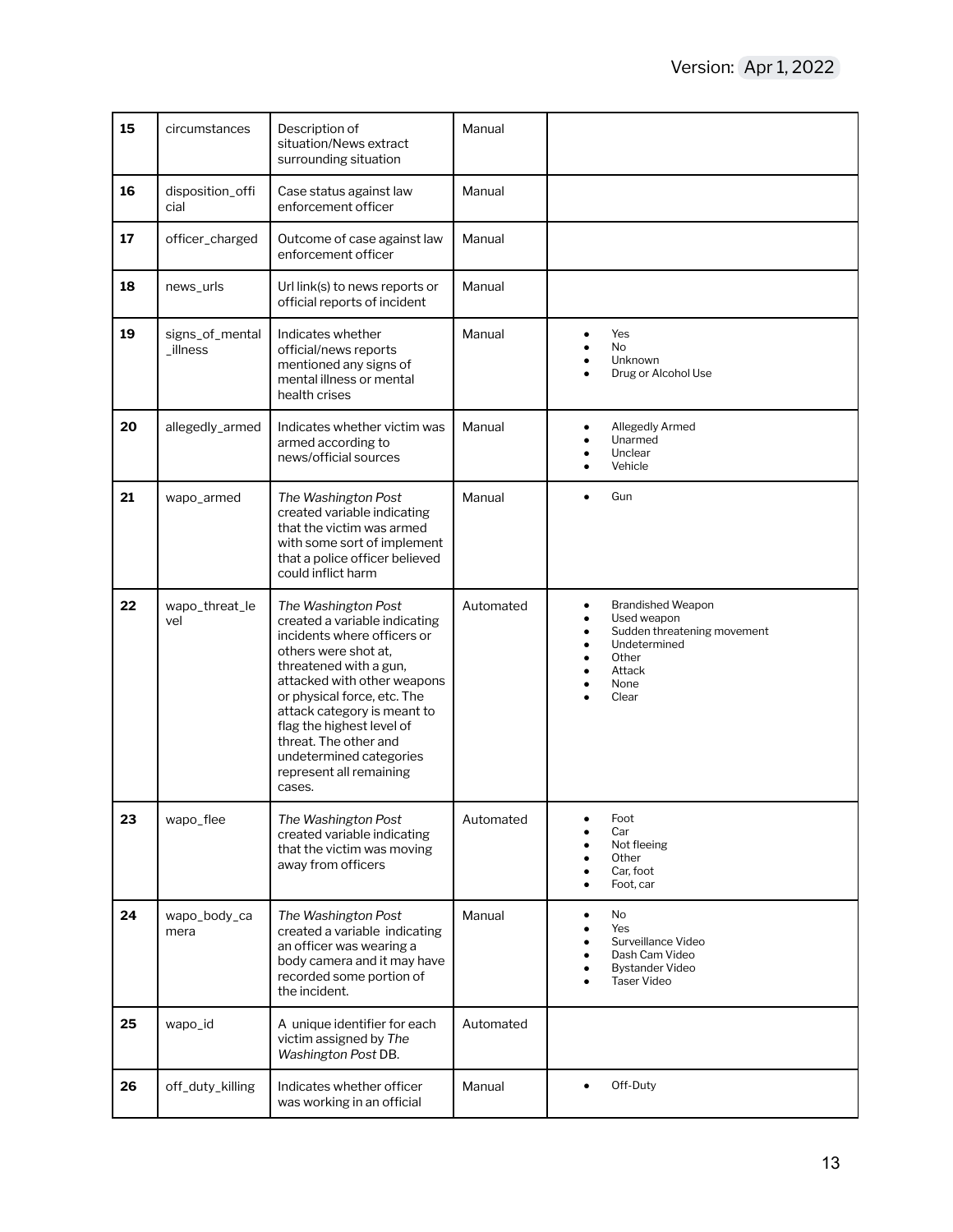|    |                                  | capacity at the time lethal<br>action was taken                                                                                                                                                                                                                                                                                                                     |           |                                                                                                                                                                                                                                                                                                                   |
|----|----------------------------------|---------------------------------------------------------------------------------------------------------------------------------------------------------------------------------------------------------------------------------------------------------------------------------------------------------------------------------------------------------------------|-----------|-------------------------------------------------------------------------------------------------------------------------------------------------------------------------------------------------------------------------------------------------------------------------------------------------------------------|
| 27 | geography                        | Trulia developed geography<br>measure based on zip code                                                                                                                                                                                                                                                                                                             | Automated | This measure permits a more detailed and granular<br>analysis of the geographic landscape of police violence,<br>including differences between urban/suburban/rural zip<br>codes within cities, counties or broader metropolitan<br>areas that would more broadly be coded as urban areas<br>using other methods. |
| 28 | mpv id                           | Unique ID assigned to each<br>MPV observation and<br>matched with WaPo and FE<br>incidents.                                                                                                                                                                                                                                                                         | Automated |                                                                                                                                                                                                                                                                                                                   |
| 29 | fe id                            | Unique ID assigned to each<br>FE observation.                                                                                                                                                                                                                                                                                                                       | Automated |                                                                                                                                                                                                                                                                                                                   |
| 30 | encounter_type                   | Initial reported reason(s) for<br>police to be on the scene<br>prior to using deadly force                                                                                                                                                                                                                                                                          | Manual    | <b>Violent Crime</b><br>$\bullet$<br><b>Other Crimes Against People</b><br>Person with a Weapon<br>Other Non-Violent Offenses<br>Mental Health/Welfare Check<br>Domestic Disturbance<br><b>Traffic Stop</b><br>None/Unknown                                                                                       |
| 31 | initial_reason                   | Initial reported reason(s) for<br>police to be on the scene<br>prior to using deadly force                                                                                                                                                                                                                                                                          | Manual    |                                                                                                                                                                                                                                                                                                                   |
| 32 | officer_names                    | Name of officer responsible<br>for highest level of force                                                                                                                                                                                                                                                                                                           | Manual    |                                                                                                                                                                                                                                                                                                                   |
| 33 | officer_races                    | Race of officer responsible<br>for highest level of force                                                                                                                                                                                                                                                                                                           | Manual    |                                                                                                                                                                                                                                                                                                                   |
| 34 | officer_known_<br>past_shootings | Indicates if officer has had a<br>previous incident of police<br>violence in the database                                                                                                                                                                                                                                                                           | Manual    |                                                                                                                                                                                                                                                                                                                   |
| 35 | call_for_service                 | Indicates whether the<br>incident was the result of a<br>911 call or an officer-initiated<br>action                                                                                                                                                                                                                                                                 | Manual    | Yes<br>No<br>Unknown                                                                                                                                                                                                                                                                                              |
| 36 | tract                            | Indicates the U.S. Census<br>Bureau unique identifier for<br>the census tract                                                                                                                                                                                                                                                                                       | Automated |                                                                                                                                                                                                                                                                                                                   |
| 37 | urban rural usp<br>sai           | <b>Urbanization Perceptions</b><br>Small Area Index (UPSAI)<br>measure developed by the<br>U.S. Department of Housing<br>and Urban Development.<br>Assigns<br>urban/suburban/rural<br>geographies to census tracts<br>based on how residents<br>classify their own<br>neighborhoods in the<br>American Housing Survey, a<br>survey of 76,000<br>households in 2017. | Automated | Urban<br>Suburban<br>Rural<br>Undetermined                                                                                                                                                                                                                                                                        |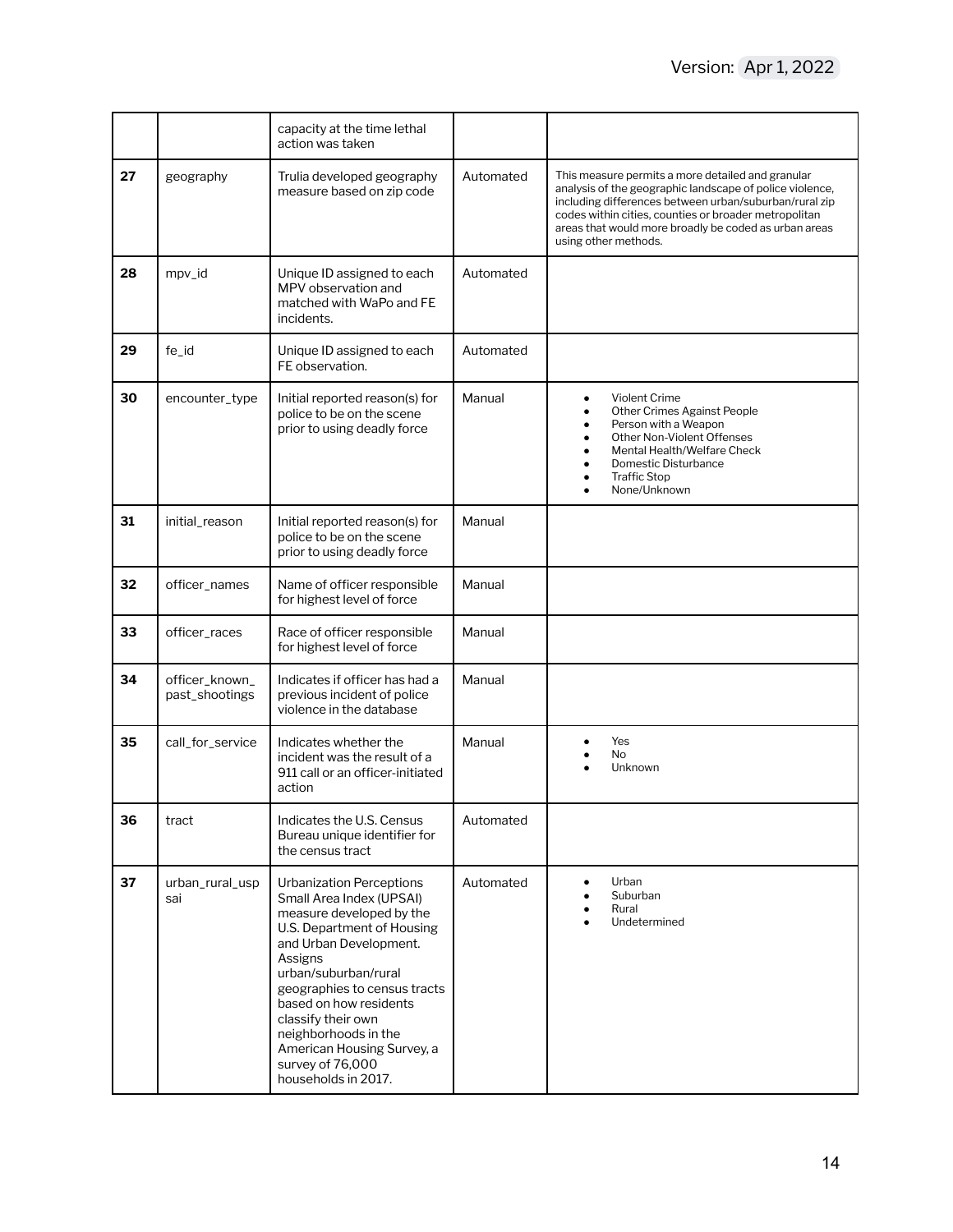| 38 | urban_rural_nch<br>S                      | Urban-Rural Classification<br>Scheme developed by the<br>National Center for Health<br>Statistics. Broadest in<br>geography - assigning<br>urban/suburban/rural<br>geographies based on 2013<br>estimates of each county's<br>population and proximity to<br>the Metropolitan Statistical<br>Area's principal city. | Automated | Large Central Metro<br>$\bullet$<br>Medium Metro<br>Small Metro<br>Micropolitan<br>Large Fringe Metro<br>Non-Core<br>Undetermined |
|----|-------------------------------------------|---------------------------------------------------------------------------------------------------------------------------------------------------------------------------------------------------------------------------------------------------------------------------------------------------------------------|-----------|-----------------------------------------------------------------------------------------------------------------------------------|
| 39 | hhincome_medi<br>an_census_trac<br>t      | Median household income                                                                                                                                                                                                                                                                                             | Automated |                                                                                                                                   |
| 40 | latitude                                  | The latitude of the incident                                                                                                                                                                                                                                                                                        | Automated |                                                                                                                                   |
| 41 | longitude                                 | The longitude of the incident                                                                                                                                                                                                                                                                                       | Automated |                                                                                                                                   |
| 42 | pop_total_cens<br>us_tract                | Total population of the<br>census tract of incident                                                                                                                                                                                                                                                                 | Automated |                                                                                                                                   |
| 43 | pop_hispanic_c<br>ensus_tract             | Hispanic population of the<br>census tract of incident                                                                                                                                                                                                                                                              | Automated |                                                                                                                                   |
| 44 | pop_white_cens<br>us_tract                | White population of the<br>census tract of incident                                                                                                                                                                                                                                                                 | Automated |                                                                                                                                   |
| 45 | pop_black_cens<br>us tract                | Black population of the<br>census tract of incident                                                                                                                                                                                                                                                                 | Automated |                                                                                                                                   |
| 46 | pop_native_am<br>erican_census_t<br>ract  | Native American population<br>of the census tract of<br>incident                                                                                                                                                                                                                                                    | Automated |                                                                                                                                   |
| 47 | pop_asian_cens<br>us tract                | Asian population of the<br>census tract of incident                                                                                                                                                                                                                                                                 | Automated |                                                                                                                                   |
| 48 | pop_pacific_isla<br>nder_census_tr<br>act | Pacific Islander population of<br>the census tract of incident                                                                                                                                                                                                                                                      | Automated |                                                                                                                                   |
| 49 | pop_other_mult<br>iple_census_tra<br>ct   | Other/Multiple population of<br>the census tract of incident                                                                                                                                                                                                                                                        | Automated |                                                                                                                                   |
| 50 | congressional_d<br>istrict_113            | Congressional district where<br>incident took place                                                                                                                                                                                                                                                                 | Automated |                                                                                                                                   |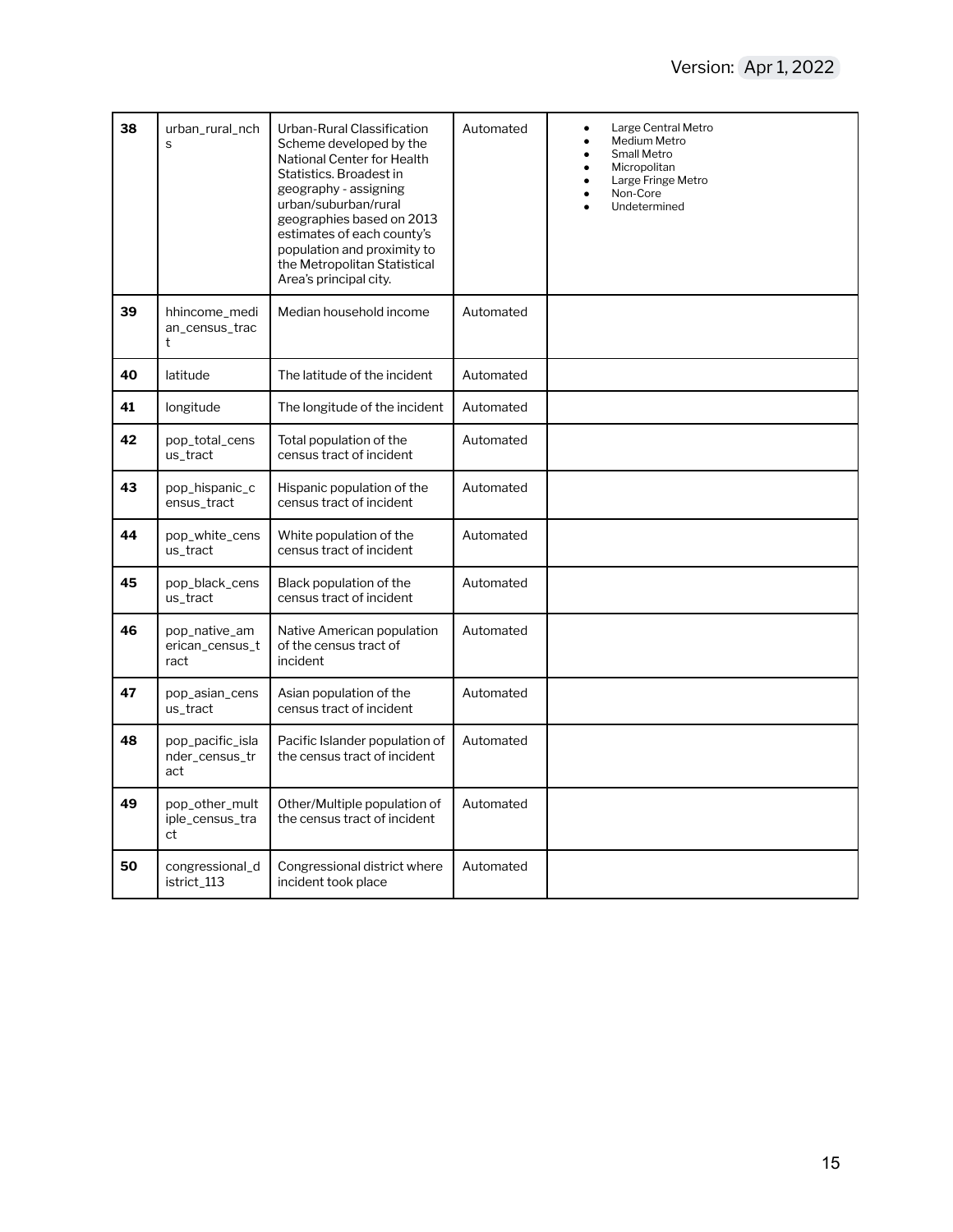### <span id="page-16-0"></span>**Codebook for Unique Variables**

#### <span id="page-16-1"></span>**Armed/Unarmed Status**

#### Developed by: Campaign Zero, led by Samuel Sinyangwe

A person is coded as **Unarmed/Did Not Have a Weapon** in the database if they were one or more of the following:

- $\rightarrow$  not holding any objects or weapons when killed
- $\rightarrow$  holding household/personal items that were not used to attack others (cellphone, video game controller, cane, etc.)
- $\rightarrow$  holding a toy weapon (BB gun, pellet gun, air rifle, toy sword)
- $\rightarrow$  an innocent bystander or hostage killed by a police shooting or other police use of force
- $\rightarrow$  a person or motorist killed after being intentionally hit by a police car or as a result of hitting police stop sticks during a pursuit

A person was coded as having a **Vehicle** as a weapon if they were one or more of the following:

- $\rightarrow$  a driver who was killed while hitting, dragging or driving towards officers or civilians
- $\rightarrow$  a driver who was driving and/or being pursued by police at high speeds, presenting a danger to the public
- $\rightarrow$  People who were killed by a civilian driver or crashed without being hit directly by police during a police pursuit are not included in the database. Note that a[n](https://www.usatoday.com/pages/interactives/blacks-killed-police-chases-higher-rate/) [estimated](https://www.usatoday.com/pages/interactives/blacks-killed-police-chases-higher-rate/) 300 people are killed in police pursuits each year and only a small portion of these cases are included in the database (most deadly pursuits end after the driver crashes themselves into something or hits a civilian vehicle without being directly rammed/hit by police).

A person was coded as **Allegedly Armed** in the database if they:

 $\rightarrow$  were alleged to have possessed objects or weapons in circumstances other than those stated above

#### <span id="page-16-2"></span>**Alleged Threat Level**

#### Developed by: *The Washington Post*

Extracted from *The Washington Post* Methodology which can be accessed [here](https://github.com/washingtonpost/data-police-shootings).

MPV researchers **are only responsible for coding incidents where a gun is not the highest level of force applied** in the incident since WaPo data only includes observations with a gun present.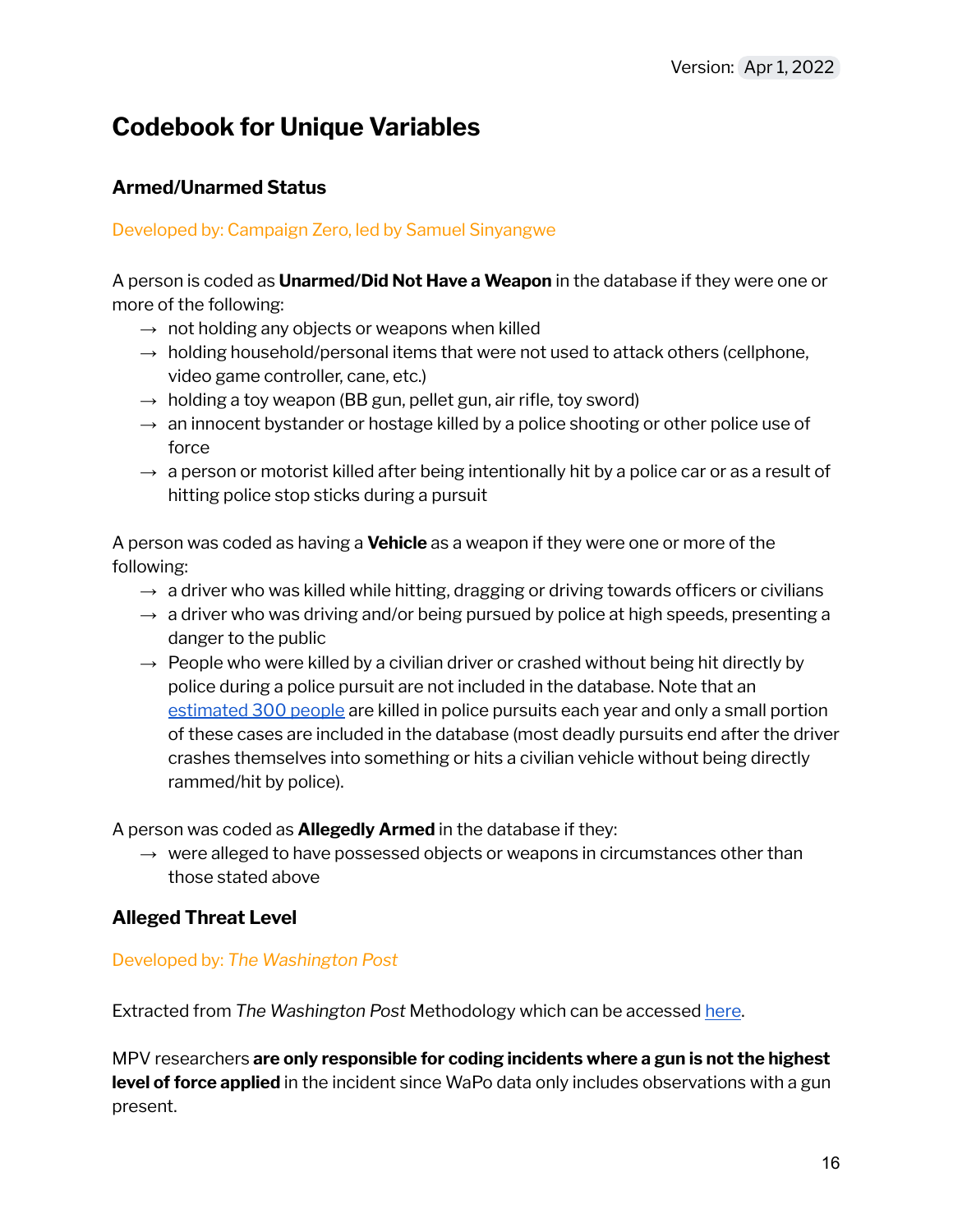"The threat\_level column was used to flag incidents for the story by Amy [Brittain](http://www.washingtonpost.com/sf/investigative/2015/10/24/on-duty-under-fire/) in [October](http://www.washingtonpost.com/sf/investigative/2015/10/24/on-duty-under-fire/) 2015.

As described in the story, the general criteria for the attack label was that there was the most direct and immediate threat to life. That would include incidents where officers or others were shot at, threatened with a gun, attacked with other weapons or physical force, etc. The attack category is meant to flag the highest level of threat. The other and undetermined categories represent all remaining cases. Other includes many incidents where officers or others faced significant threats."

#### <span id="page-17-0"></span>**Fleeing**

#### Developed by: *The Washington Post*

Extracted from *The Washington Post* Methodology which can be accessed [here](https://github.com/washingtonpost/data-police-shootings).

"News reports have indicated the victim was moving away from officers

- $\rightarrow$  On foot
- $\rightarrow$  In a car
- $\rightarrow$  Not fleeing

The threat column and the fleeing column are not necessarily related. For example, there is an incident in which the suspect is fleeing and at the same time turns to fire at gun at the officer. Also, attacks represent a status immediately before fatal shots by police while fleeing could begin slightly earlier and involve a chase."

#### <span id="page-17-1"></span>**Encounter Types and Initial Reported Reason for Encounter**

#### Developed by: Campaign Zero, led by Samuel Sinyangwe

We believe it is important to continue the coding of this variable. The coding for these unique variables started in 2017. MPV has expanded the scope of data collection to include information on the initial reported reason(s) for police to be on the scene prior to using deadly force. This information is obtained from a review of existing media reports on each case as well as statements from police, prosecutors, and other officials. These initial reported reasons are grouped into broader Encounter Types that are standardized within the following taxonomy, ranked in order of severity whereby cases are coded according to the most severe encounter type:

If it is a Part I-related violent crime, then you would indicate beforehand. Part I crimes include the **following violent crimes: rape, aggravated assault, robbery, and human trafficking.**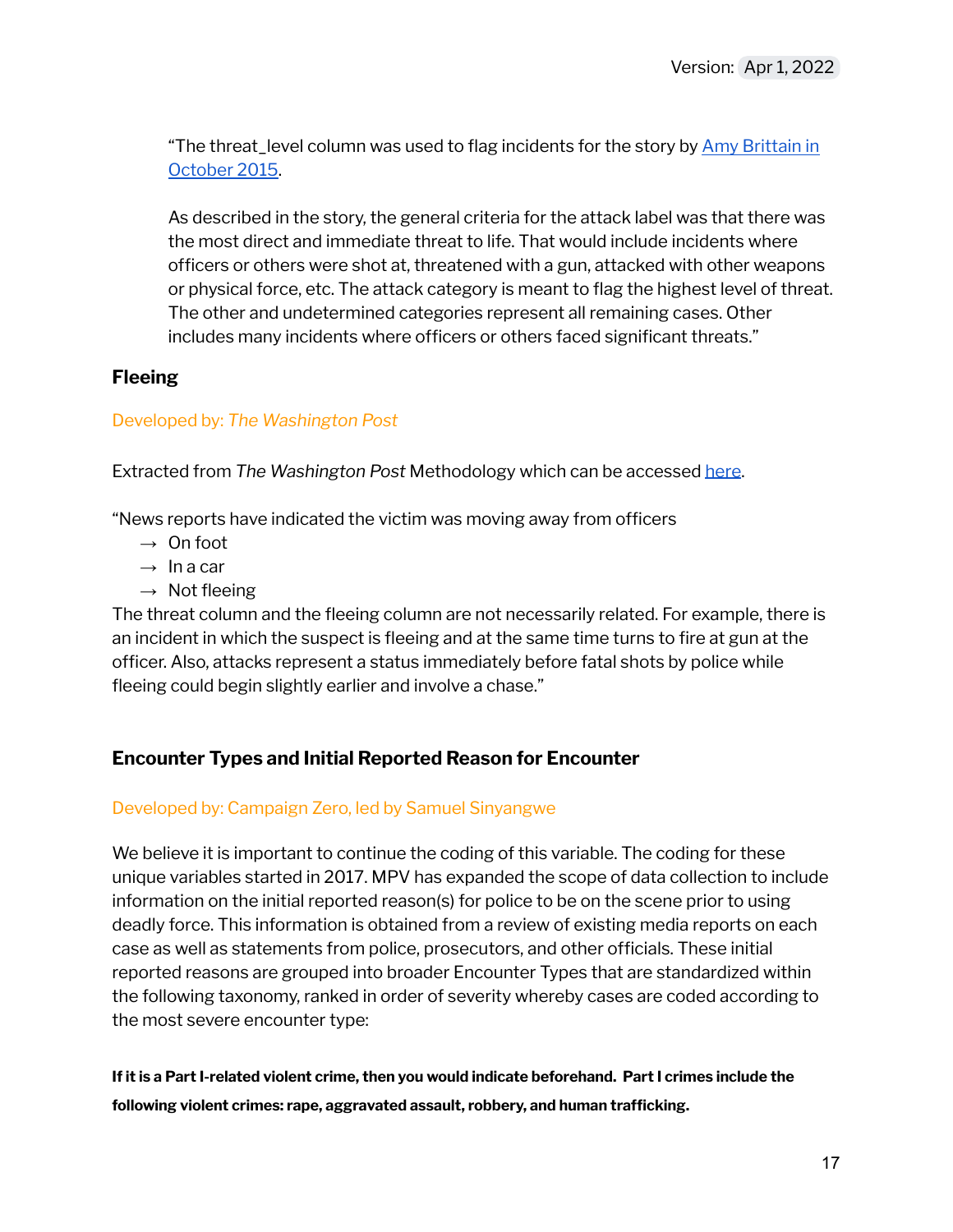- → **Violent Crime:** includes cases where officers engaged the person because of reported or suspected murder, rape, robbery, aggravated assault, assault with a deadly weapon, or shooting/shots fired including reported attempts to commit these offenses and executing warrants related to these offenses.
- → **Other Crimes Against People:** include offenses not classified as Part 1 Violent Crimes but that nevertheless involve causing harm to other people including assault (without a weapon), battery, sex offenses not including rape, domestic assault (without a weapon), child abuse, kidnapping and any warrants related to these offenses
- → **Person with a Weapon:** is reported for being seen with a gun or other weapon, though no violent crimes or crimes against people were reported
- → **Other Non-Violent Offenses:** are not classified as violent crimes or crimes against people (for example, cases involving alleged drug offenses, trespassing, theft, fraud, etc.), including warrants involving non-violent offenses and cases where a person is pulled over by police for a specific non-traffic related offense or warrant.
- → **Mental Health/Welfare Check:** cases where police initially encounter the person in response to reports or observations that they were acting "erratically," "suicidal," "disorderly," reports of a person in need of medical/mental health care or otherwise in need of someone to check on their welfare with no other specific offenses alleged
- → **Domestic Disturbance:** cases where officers respond to an alleged domestic disturbance. Cases where officers responded to reports that indicated the person was committing a violent crime (i.e. aggravated assault/assault with a deadly weapon) or crime against a person (domestic assault or battery) in the context of a domestic disturbance are coded as Violent Crimes or Other Crimes Against People, consistent with the most severe alleged offense.
- → **Traffic Stop:** cases where police initially encounter the person because of a traffic violation or traffic-related offense, regardless of whether any other offenses are reportedly discovered after the person has already been stopped by police.
- → **None/Unknown:** cases involving non-criminal situations such as car crashes as well as situations where generalized "suspicion" was cited as the reason for officers to engage with someone despite no specific offense being alleged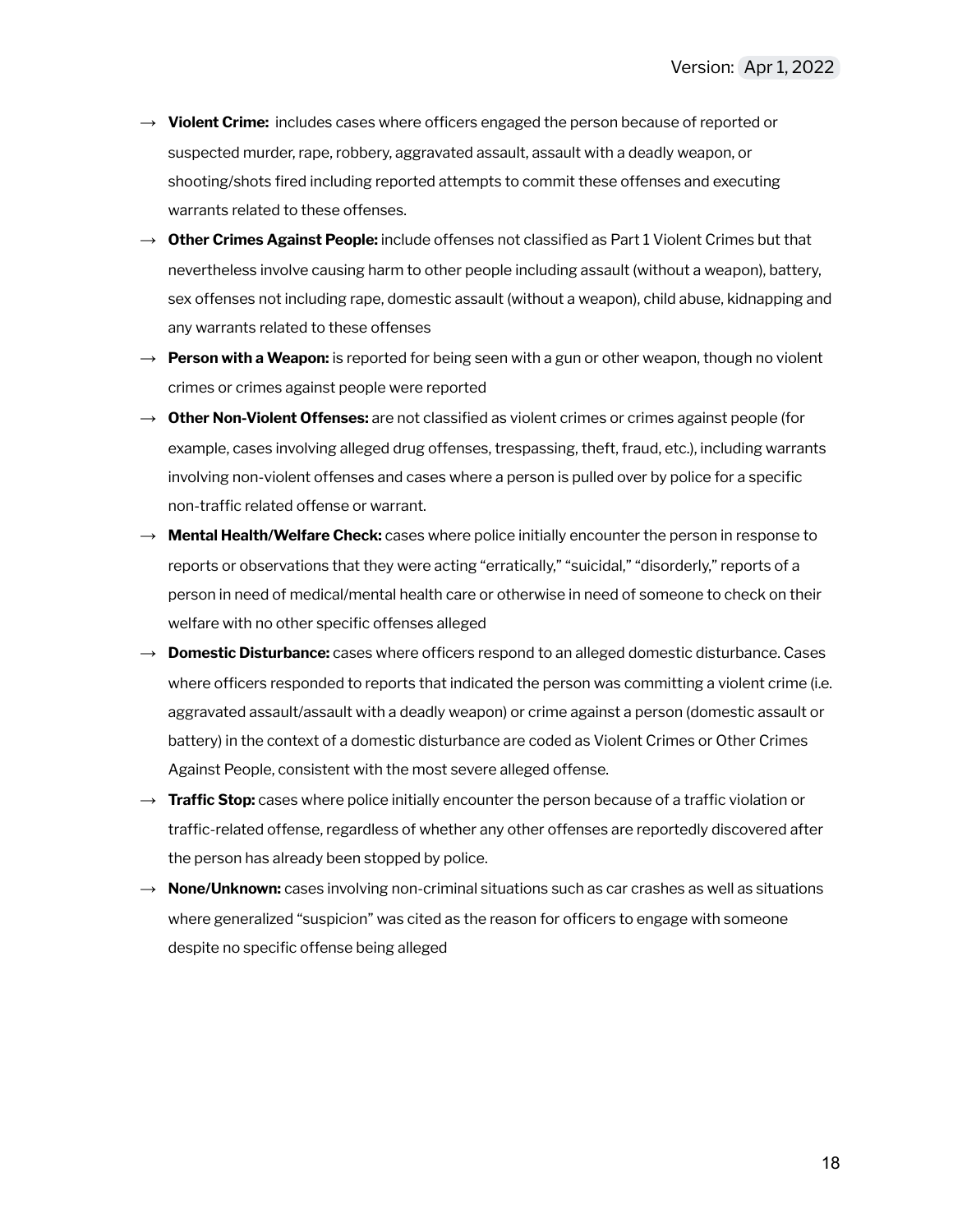### <span id="page-19-0"></span>**Helpful Coding Tips From Our Researchers**

#### Last Updated: Mar 1, 2022

- $\rightarrow$  Use the comments column liberally. If you have any questions or concerns, type them in there right away so you remember to bring it up with the group.
- $\rightarrow$  Active reading tips: make sure to read the whole article.
	- ↘ Make sure death was actually caused by law enforcement (sometimes headlines are vague and refer to homicide with police responding after)
	- $\sim$  Some articles don't immediately make it clear if a police violence victim died, ex. Last paragraph mentions "taken to hospital in critical condition" (later on MPV may incorporate non-lethal police violence)
	- ↘ Sometimes city where article was published differs from the city where incident takes place
	- ↘ Sometimes the address where incidence began differs from address where police killing ultimately took place
	- ↘ Don't assume city/state unless you can confirm ex Columbus GA
	- $\sim$  I think we decided to put the date of police violence, even if the victim died later (ex. taken to hospital and died several days later)
	- ↘ Sometimes will google a case if article from alerts is especially vague
- $\rightarrow$  Make sure to always check if there is an existing entry. This will be especially important for first-time coding / coming back from a break, as there will be many cases new to you, but not new to the database.
	- ↘ Even if there is an existing entry, double check to see if newest article has missing data that can be filled in
	- ↘ Append second URL with a newline if new info is found (often there isn't one "most recent" article that contains all prior info)
	- $\sim$  Filter by date is probably most reliable to find if case is already in database
	- $\searrow$  Sometimes I will also try to filter by city or state, if the date is a bit messy (ex. Incident occurred around midnight)
	- $\sim$  In my experience: "name withheld" info can come a couple days later, "name of officers involved" info can come weeks later, "officer charged" can be months/years later
- $\rightarrow$  Edge cases ongoing questions on if we count these?
	- ↘ PIT (pursuit intervention technique) maneuver (do count)
	- ↘ Collateral victim from PIT maneuver (do count)
	- ↘ Speeding/crashed during police chase (do not count)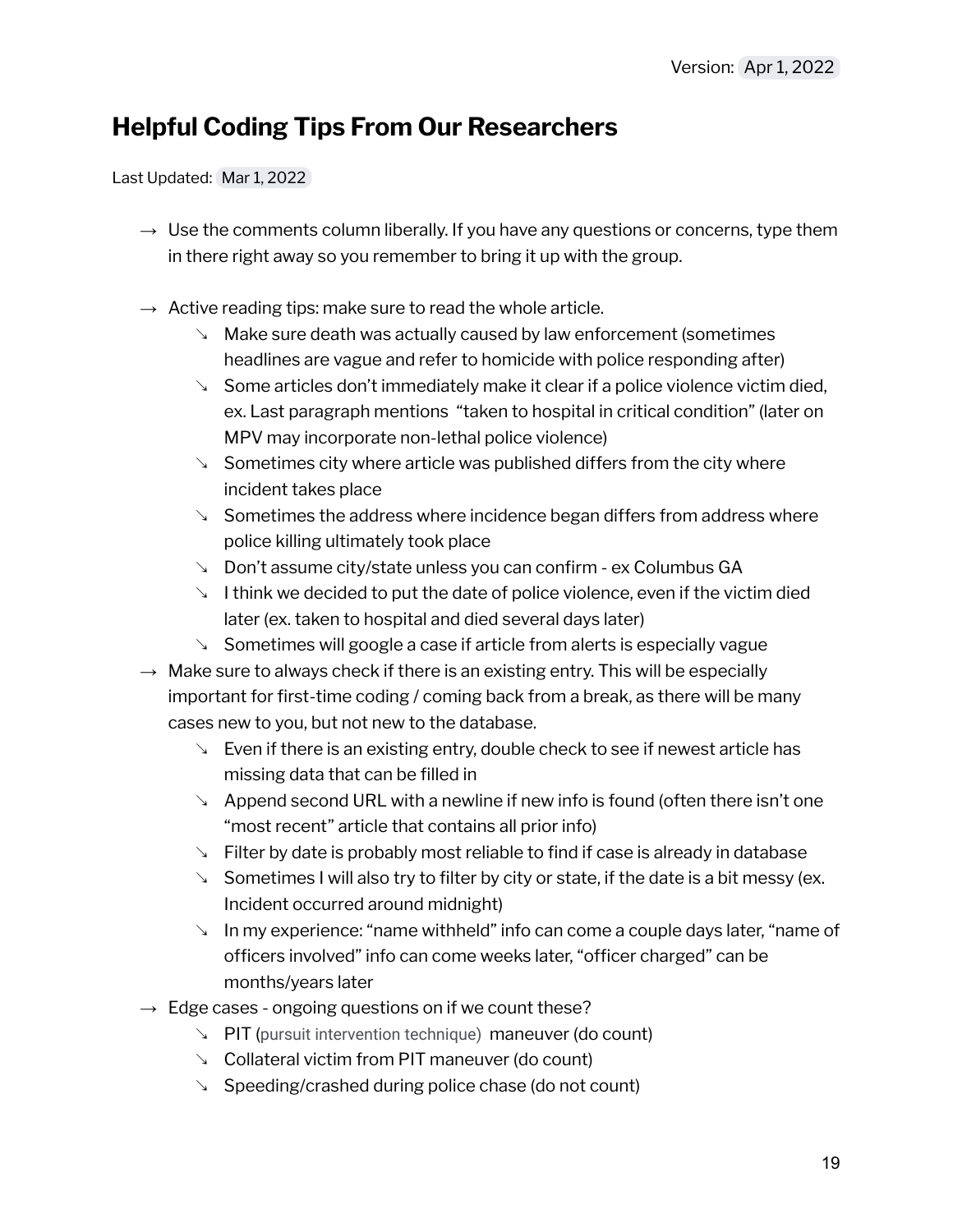- $\sim$  Collateral victim in a police chase (do not count)
- ↘ Jumping from height in a foot chase? (to discuss, pending abdul process edits)
- ↘ Overdose / swallowing drugs at a traffic stop? (do not count)

# <span id="page-20-0"></span>**Second Review System**

The previous system employed Google Sheets to collect and code data. While Google Sheets offer advantages, it makes it difficult to deploy a systematic approach to allow for second-review the way AirTable permits.

We believe having a two-tiered review system is critical to both detecting human errors in addition to machine errors such as news alert concerns. This will provide further validity and improve data integrity. Nevertheless, if you find any errors or want to flag any concerns, please reach out to Campaign Zero. Your feedback and concerns are important and co-create a better platform.

### **Instructions for second-reviewers**

- 1. Second Reviewer will look up the name of the victim (if available) on Google and Meltwater to check for an updated article
- 2. If name is not available, the reviewer will utilize contextual information and prior link to see if there are follow-up articles available.
- 3. Reviewer will complete missing information and/or correct existing information
- 4. Paste new article link in news\_url field under previous link(s), separated by newline (press enter/return).
- 5. If there are any serious concerns, reviewer will flag in comments column for a third review

### **Who qualifies as a second-reviewer**

Second reviewer qualifications:

- $\rightarrow$  Researchers who have spent 3+ months reviewing incidents
- $\rightarrow$  At least 200+ incidents reviewed and published successfully
- $\rightarrow$  Less than 3 flags in a 3 month period by another second-reviewer
- $\rightarrow$  Provided contribution to methodology and documentation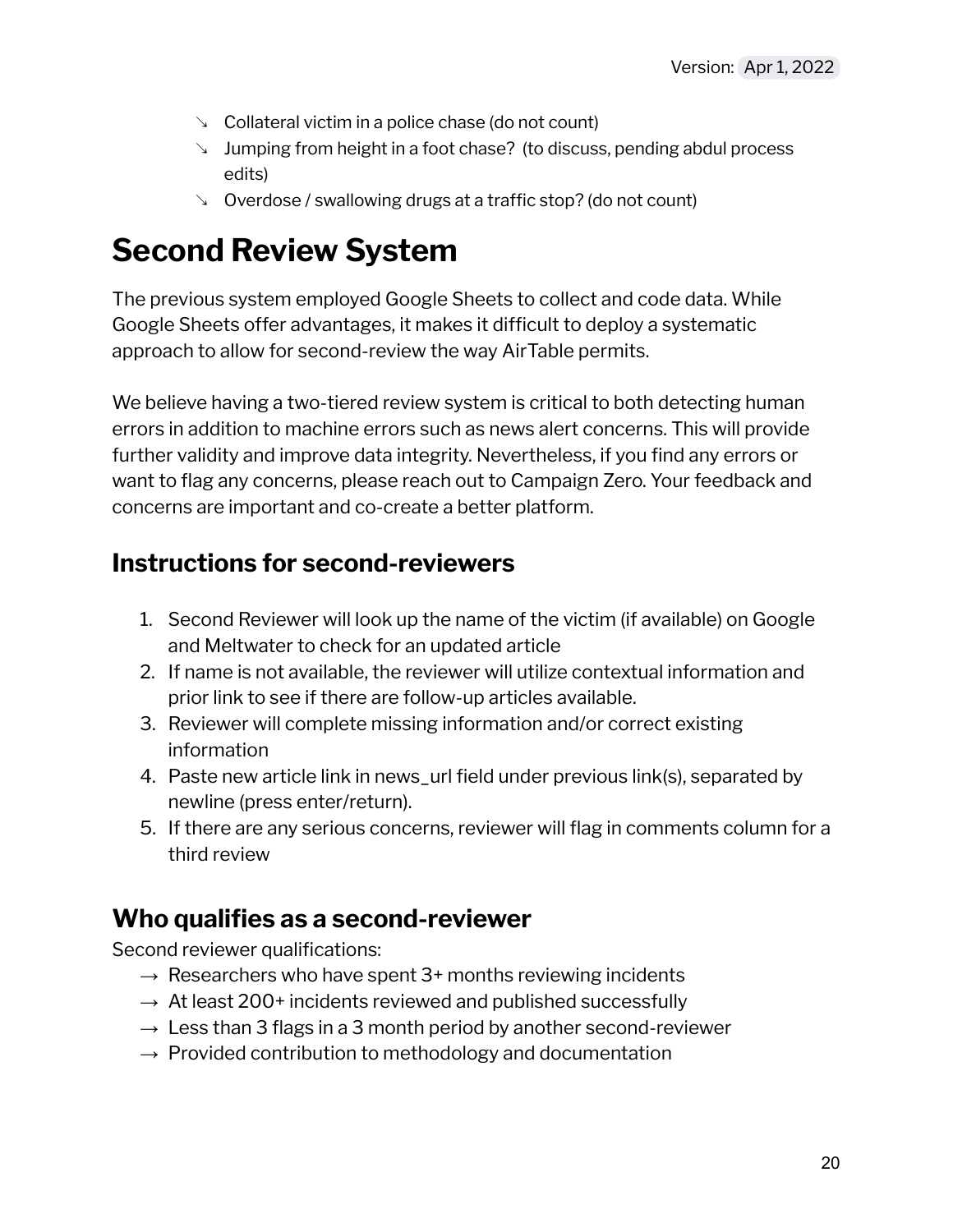# <span id="page-21-0"></span>**Replicating Google News Alerts**

There are two ways to develop replicate the news results and would like to cite D. Brian Burghart for his expertise and collaboration:

- $\rightarrow$  Key Words
- $\rightarrow$  Replicating News Feeds

#### Key Words

**Key Words:** authorities shot killed; chase drowned; custody OR handcuffed died; deputy, chase, killed; deputy, shot, killed; died taser OR "stun gun" OR "stungun"; law enforcement pursuit kill; law enforcement shot killed; officer involved shootings; officer police intersection chase killed; officer-involved; officer, police, crash, killed; officers justified OR cleared; police standard administrative leave; police-involved; police, chase, killed; standoff dead; standoff self-inflicted; trooper-involved; trooper, chase, killed; trooper, shot, killed

### Replicating News Feed

- $\rightarrow$  Each Google alert needs to be made separately (N=21)
- $\rightarrow$  Even though a digest email is sent as email every day, it is critical to still the google alert page (there is more "noise", but it shows more than just top 3 results for each category)
	- $\sim$  Google alerts update throughout day, to make sure you don't miss any, only code articles collected on the previous day (so on 3/8, only look at Google alerts from 3/7)
	- ↘ Every so often will need to use <https://12ft.io/> to get around newspaper paywalls - we recommend to use the original article hyperlink if you would like to store the article rather than the modified one from 12ft.io, as it will be easier to trace back later

The 21 alerts are as follows:

1. <https://www.google.com/alerts/feeds/09528353354863773528/7526401424772565040>

<sup>2.</sup> <https://www.google.com/alerts/feeds/09528353354863773528/3986613816392777988>

<sup>3.</sup> <https://www.google.com/alerts/feeds/09528353354863773528/12387128514723811524>

<sup>4.</sup> <https://www.google.com/alerts/feeds/09528353354863773528/6042935056065544825>

<sup>5.</sup> <https://www.google.com/alerts/feeds/09528353354863773528/2495735278215740846>

<sup>6.</sup> <https://www.google.com/alerts/feeds/09528353354863773528/7457298848418186377>

<sup>7.</sup> <https://www.google.com/alerts/feeds/09528353354863773528/14298085485813281829>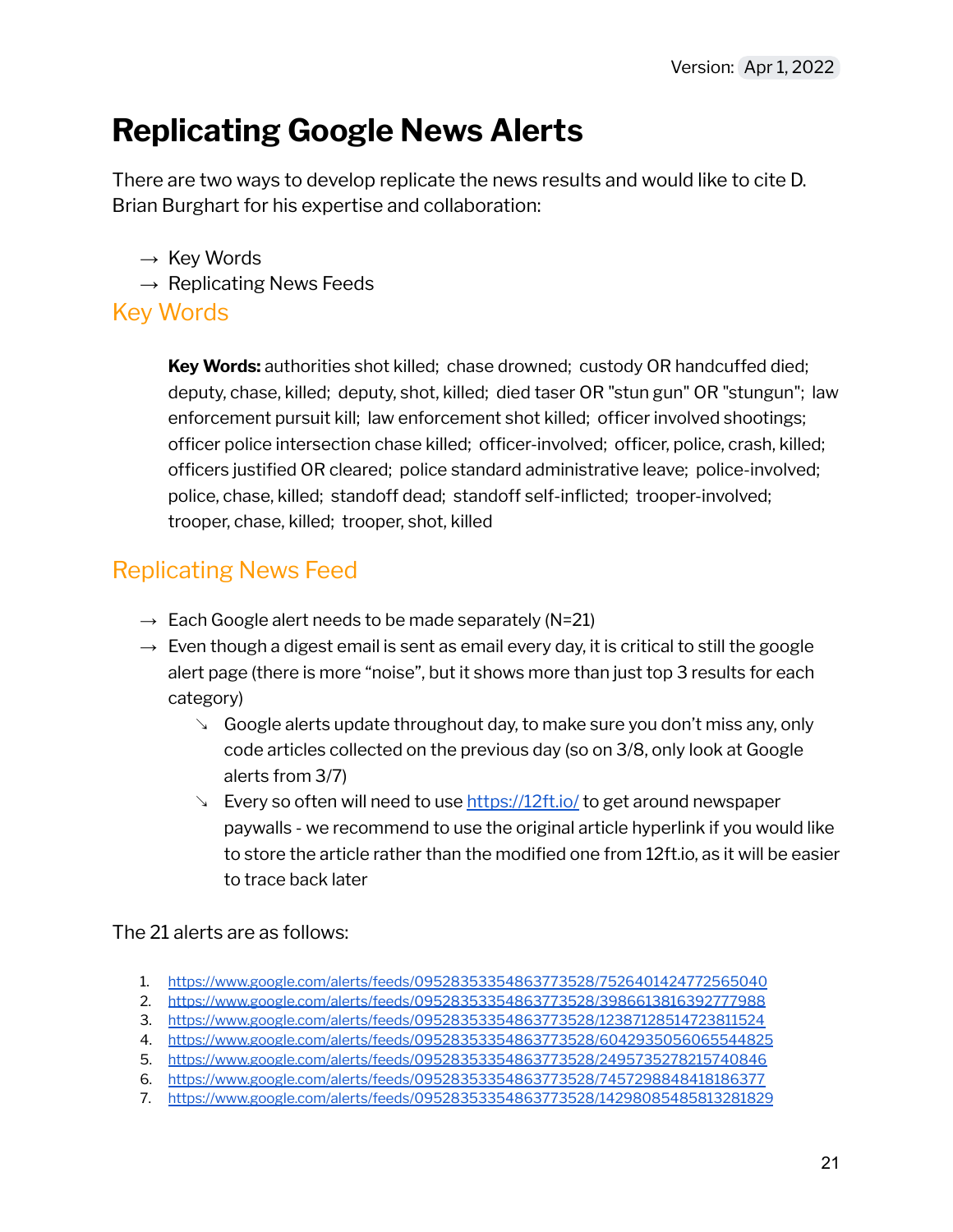- 8. <https://www.google.com/alerts/feeds/09528353354863773528/7457298848418189098>
- 9. <https://www.google.com/alerts/feeds/09528353354863773528/15552000386701586242>
- 10. <https://www.google.com/alerts/feeds/09528353354863773528/15552000386701583880>
- 11. <https://www.google.com/alerts/feeds/09528353354863773528/16180856559082508744>
- 12. <https://www.google.com/alerts/feeds/09528353354863773528/16180856559082511399>
- 13. <https://www.google.com/alerts/feeds/09528353354863773528/17499577270006445413>
- 14. <https://www.google.com/alerts/feeds/09528353354863773528/2179455100157334934> 15. <https://www.google.com/alerts/feeds/09528353354863773528/2179455100157337042>
- 16. <https://www.google.com/alerts/feeds/09528353354863773528/2179455100157334247>
- 17. <https://www.google.com/alerts/feeds/09528353354863773528/8145116068315731327>
- 18. <https://www.google.com/alerts/feeds/09528353354863773528/6108069055156697586>
- 19. <https://www.google.com/alerts/feeds/09528353354863773528/9230368609021506778>
- 20. <https://www.google.com/alerts/feeds/09528353354863773528/8494202513583889355>
- 21. <https://www.google.com/alerts/feeds/09528353354863773528/470642475239085179>

# <span id="page-22-0"></span>**Existing Automations**

When coding, which fields should be entered manually? Anything with a "yes" in the table below. Other fields will be automatically populated.

|                         | <b>Field</b>   | <b>Manual</b><br>input<br>required? | <b>Notes</b>                                                                                                                   | <b>Manual</b><br>input<br>priority |
|-------------------------|----------------|-------------------------------------|--------------------------------------------------------------------------------------------------------------------------------|------------------------------------|
| $\mathbf{1}$            | name           | yes                                 |                                                                                                                                | high                               |
| $\overline{2}$          | age            | yes                                 |                                                                                                                                | moderate                           |
| 3                       | gender         | yes                                 |                                                                                                                                | moderate                           |
| $\overline{\mathbf{4}}$ | race           | yes                                 |                                                                                                                                | high                               |
| 5                       | victim_image   | yes                                 |                                                                                                                                | moderate                           |
| 6                       | date           | yes                                 |                                                                                                                                | high                               |
| $\overline{\mathbf{z}}$ | street_address | yes                                 |                                                                                                                                | high                               |
| 8                       | city           | yes                                 |                                                                                                                                | high                               |
| 9                       | state          | yes                                 |                                                                                                                                | high                               |
| 10                      | zip            |                                     |                                                                                                                                |                                    |
| 11                      | county         | sometimes                           | *Required if no city is available (for<br>non-urban areas), and no street<br>address is available (for multi-county<br>cities) |                                    |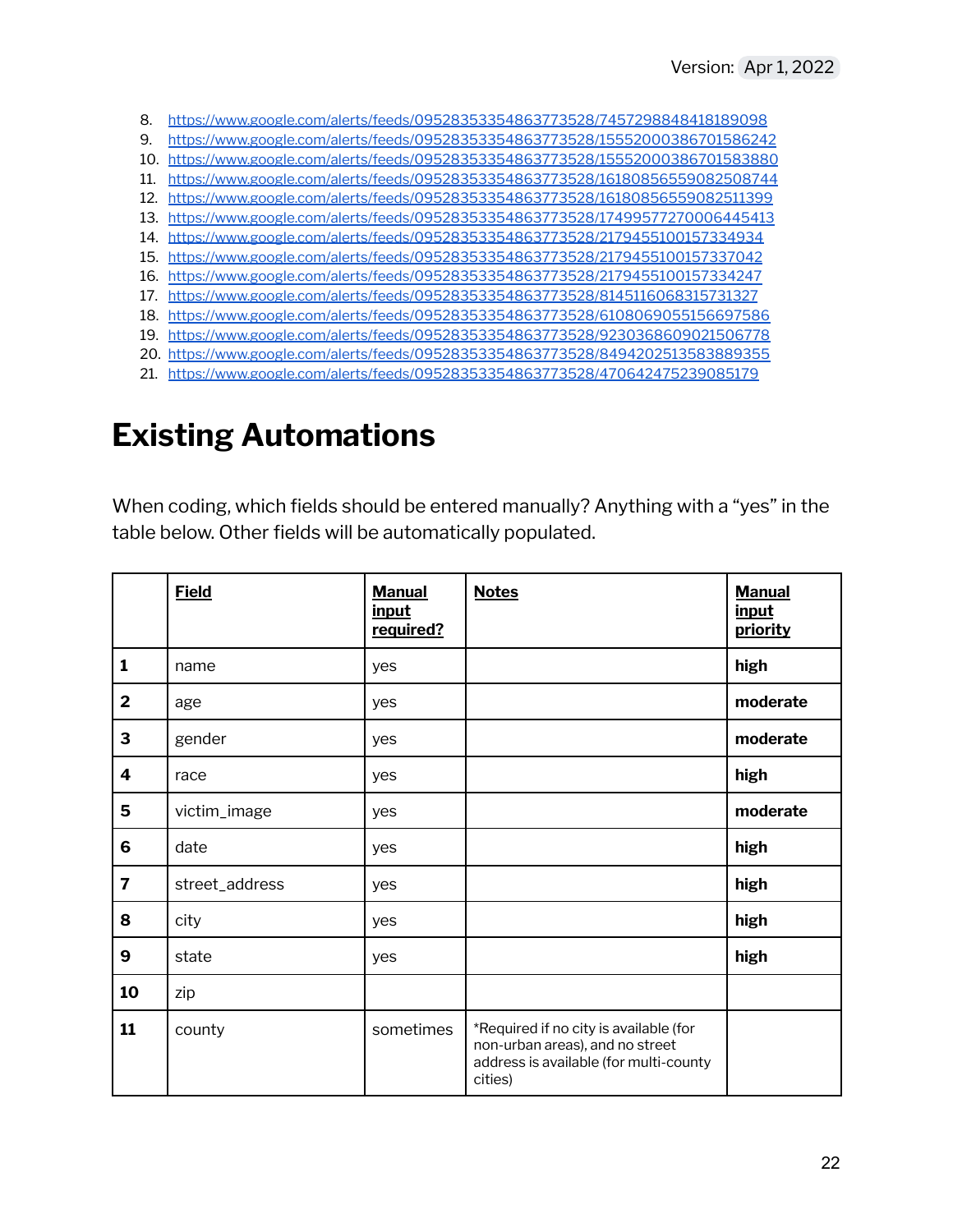| 12 | agency_responsible               | yes |                                                                                                   | high     |
|----|----------------------------------|-----|---------------------------------------------------------------------------------------------------|----------|
| 13 | ori                              |     |                                                                                                   |          |
| 14 | cause_of_death                   | yes |                                                                                                   | high     |
| 15 | circumstances                    | yes |                                                                                                   | moderate |
| 16 | disposition_official             | yes |                                                                                                   |          |
| 17 | officer_charged                  | yes |                                                                                                   |          |
| 18 | news_urls                        | yes | Append any new urls that inform any<br>change to data in any field. Separate<br>URLs by newlines. | high     |
| 19 | signs_of_mental_illness          | yes |                                                                                                   |          |
| 20 | allegedly_armed                  | yes |                                                                                                   |          |
| 21 | wapo_armed                       | yes | this will be split into mpv_armed and<br>wapo_armed                                               |          |
| 22 | wapo_threat_level                |     |                                                                                                   |          |
| 23 | wapo_flee                        |     |                                                                                                   |          |
| 24 | wapo_body_camera                 | yes | this will be split into body_camera<br>and wapo_body_camera                                       |          |
| 25 | wapo_id                          |     |                                                                                                   |          |
| 26 | off_duty_killing                 | yes |                                                                                                   |          |
| 27 | geography                        |     |                                                                                                   |          |
| 28 | mpv_id                           |     |                                                                                                   |          |
| 29 | fe_id                            |     |                                                                                                   |          |
| 30 | encounter_type                   | yes |                                                                                                   |          |
| 31 | initial_reason                   | yes |                                                                                                   |          |
| 32 | officer_names                    | yes |                                                                                                   |          |
| 33 | officer_races                    | yes |                                                                                                   |          |
| 34 | officer_known_past_sho<br>otings | yes |                                                                                                   |          |
| 35 | call_for_service                 | yes |                                                                                                   |          |
| 36 | tract                            |     |                                                                                                   |          |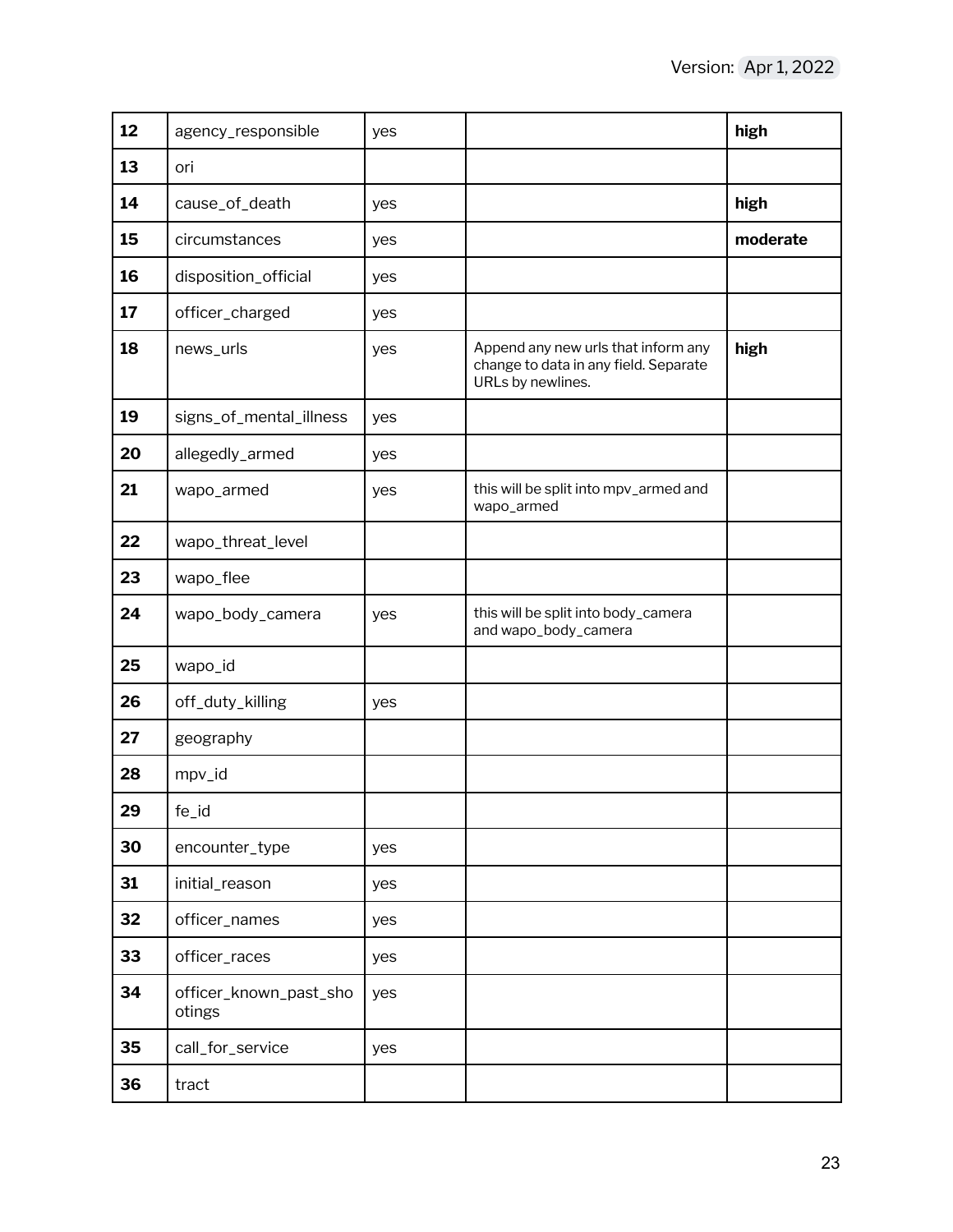| 37 | urban_rural_uspsai                    |  |  |
|----|---------------------------------------|--|--|
| 38 | urban_rural_nchs                      |  |  |
| 39 | hhincome_median_cens<br>us_tract      |  |  |
| 40 | latitude                              |  |  |
| 41 | longitude                             |  |  |
| 42 | pop_total_census_tract                |  |  |
| 43 | pop_hispanic_census_tr<br>act         |  |  |
| 44 | pop_white_census_tract                |  |  |
| 45 | pop_black_census_tract                |  |  |
| 46 | pop_native_american_c<br>ensus_tract  |  |  |
| 47 | pop_asian_census_tract                |  |  |
| 48 | pop_pacific_islander_ce<br>nsus_tract |  |  |
| 49 | pop_other_multiple_cen<br>sus_tract   |  |  |
| 50 | congressional_district_1<br>13        |  |  |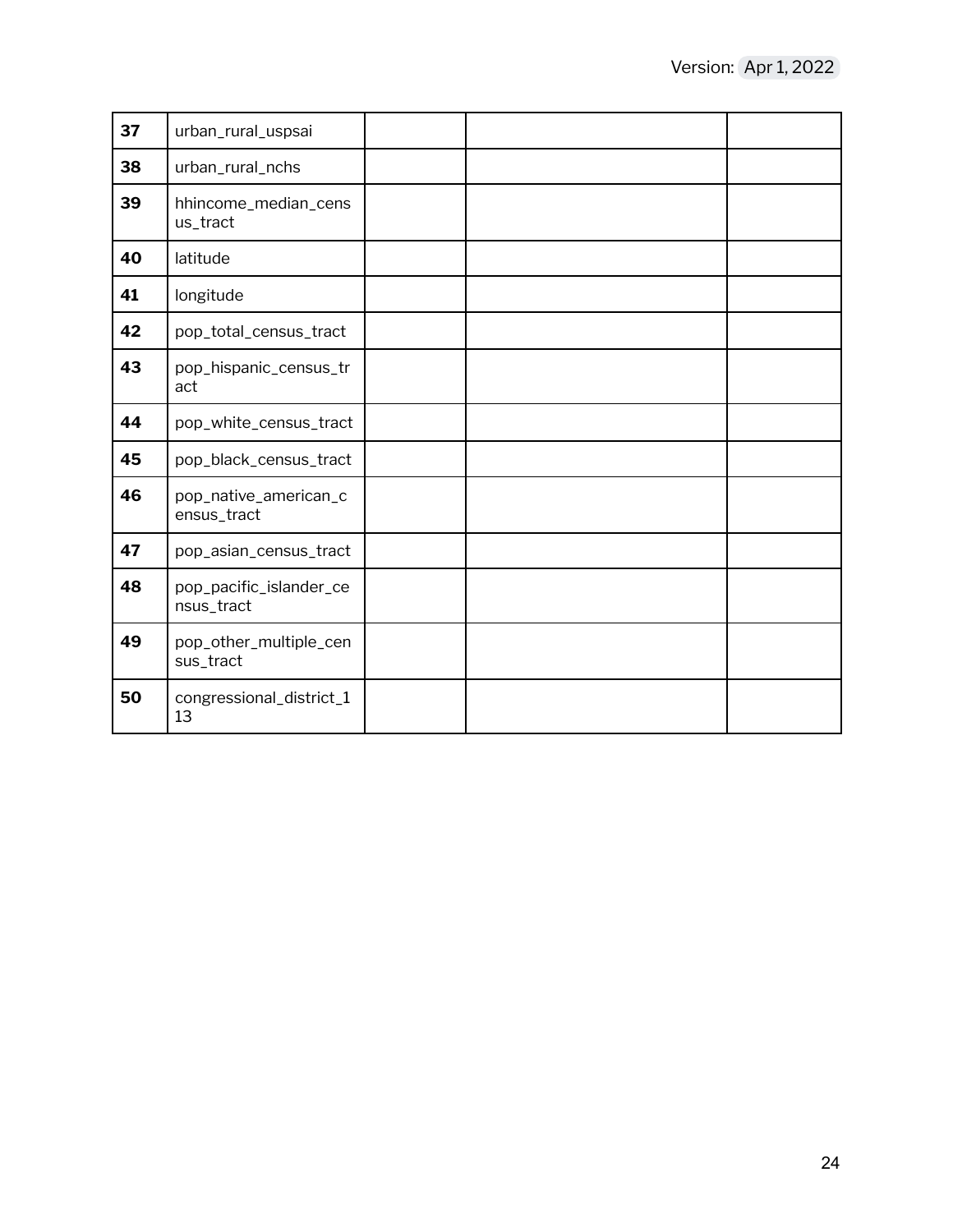# **Changelog**

#### [draft / projected] Feb 28, 2022]

**Summary of Changes** | Data moved from Google Sheets to Airtable. Column names have been shortened, made lowercase, and don't include spaces. Where appropriate, information contained in previously existing column names moved to column descriptions. Data types for some columns have been changed, for data integrity and validation purposes.

For all columns that were changed to the single-select data type, single-select options were cleaned so that:

- duplicates due to capitalization, spaces, and/or dashes were merged, and
- "(Empty)" options were deleted

|                | <b>Field</b>   | <b>Type</b>                 | <b>Change</b>                                                                                                                                                                                                        |
|----------------|----------------|-----------------------------|----------------------------------------------------------------------------------------------------------------------------------------------------------------------------------------------------------------------|
| $\mathbf{1}$   | name           | Single Line Text            | field name change   Victim's name $\rightarrow$<br>name<br>added description $  \rightarrow$ Victim's name                                                                                                           |
| $\overline{2}$ | age            | Number (integer 2)          | field name change   Victim's age $\rightarrow$ age<br><b>added description</b> $\rightarrow$ Victim's age                                                                                                            |
| 3              | gender         | Single Select               | add option   Transgender Female<br>add option   Transgender Male<br>add option   Non-Binary<br>field name change   Victim's gender $\rightarrow$<br>gender<br><b>added description</b> $\rightarrow$ Victim's gender |
| 4              | race           | Single Select               | field name change   Victim's race $\rightarrow$<br>race<br>added description $  \rightarrow$ Victim's race                                                                                                           |
| 5              | victim_image   | Single Line Text            | field name change   URL of image of<br>victim $\rightarrow$ victim_image<br>added description $  \rightarrow \text{URL of image of}$<br>victim                                                                       |
| 6              | date           | Date - Local<br>(2/16/2022) | field name change   Date of Incident<br>$(month/day/year) \rightarrow date$<br>added description $  \rightarrow$ Date of Incident<br>(local)                                                                         |
| $\overline{7}$ | street_address | Long Text                   | field name change   Street Address of<br>$Incident \rightarrow street\_address$<br>added description $  \rightarrow$ First line of<br>address where incident occurred (eg,<br>123 Main Street)                       |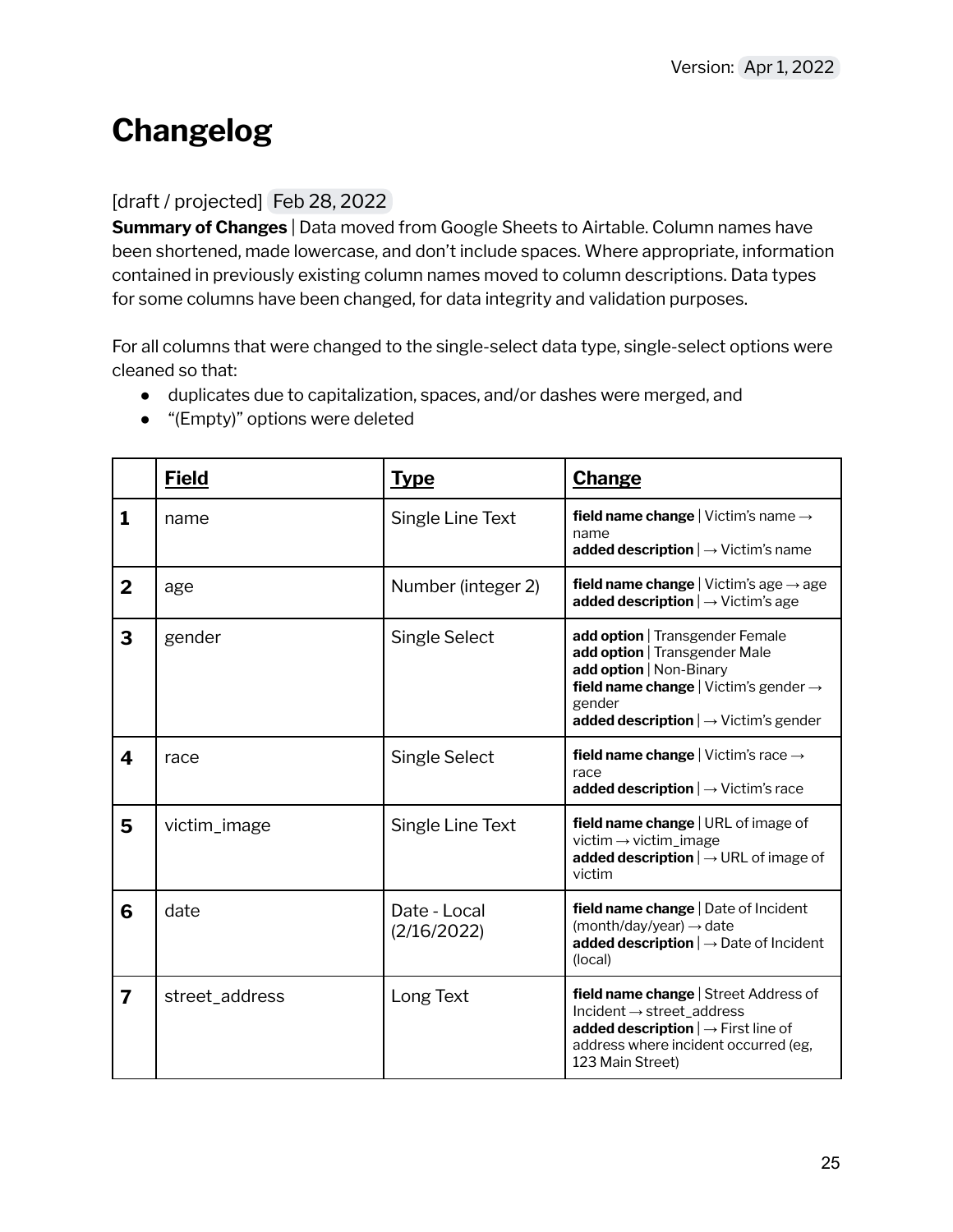| 8  | city                 | <b>Single Select</b>   | field name change $ $ City $\rightarrow$ city<br>added description $  \rightarrow$ City/town/village<br>where incident occurred (eg, Brooklyn)                                                                                                                                                                     |
|----|----------------------|------------------------|--------------------------------------------------------------------------------------------------------------------------------------------------------------------------------------------------------------------------------------------------------------------------------------------------------------------|
| 9  | state                | Single Select          | modify option $ NB - > NE$<br>field name change $ $ State $\rightarrow$ state<br><b>added description</b> $\rightarrow$ State (or DC)<br>where incident occurred                                                                                                                                                   |
| 10 | zip                  | Single Line Text       | field name change $ $ Zipcode $\rightarrow$ zip<br>added description $  \rightarrow 5$ -digit Zip Code<br>where incident occurred                                                                                                                                                                                  |
| 11 | county               | <b>Single Select</b>   | field name change $ $ County $\rightarrow$ county<br>added description $  \rightarrow$ County where<br>incident occurred (e.g. Kings)                                                                                                                                                                              |
| 12 | agency_responsible   | <b>Multiple Select</b> | field name change   Agency<br>responsible for death $\rightarrow$<br>agency_responsible<br>added description $  \rightarrow$ Agency<br>responsible for death                                                                                                                                                       |
| 13 | ori                  | <b>Multiple Select</b> | field name change   ORI Agency<br>Identifier (if available) $\rightarrow$ ori<br>added description $  \rightarrow$ ORI Agency<br>Identifier (if available)                                                                                                                                                         |
| 14 | cause_of_death       | <b>Multiple Select</b> | field name change $ $ Cause of death $\rightarrow$<br>cause_of_death<br>added description $  \rightarrow$ Cause of death<br>modify option   separate all options by<br>comma<br>modify option   Beaten/Bludgeoned<br>with instrument -> Beaten<br>modify option   Chemical Agent/Pepper<br>Spray -> Chemical Agent |
| 15 | circumstances        | Long Text              | field name change   A brief description<br>of the circumstances surrounding the<br>$death \rightarrow circumstances$<br>added description $  \rightarrow A$ brief<br>description of the circumstances<br>surrounding the death                                                                                     |
| 16 | disposition_official | Single Select          | field name change   Official disposition<br>of death (justified or other) $\rightarrow$<br>disposition_official<br>added description $  \rightarrow$ Official<br>disposition of death (eg pending<br>investigation, justified, charged, etc)                                                                       |
| 17 | officer_charged      | <b>Single Select</b>   | field name change   Criminal Charges?<br>$\rightarrow$ officer_charged<br>added description $  \rightarrow$ Was/were the<br>officer(s) charged with a crime?                                                                                                                                                       |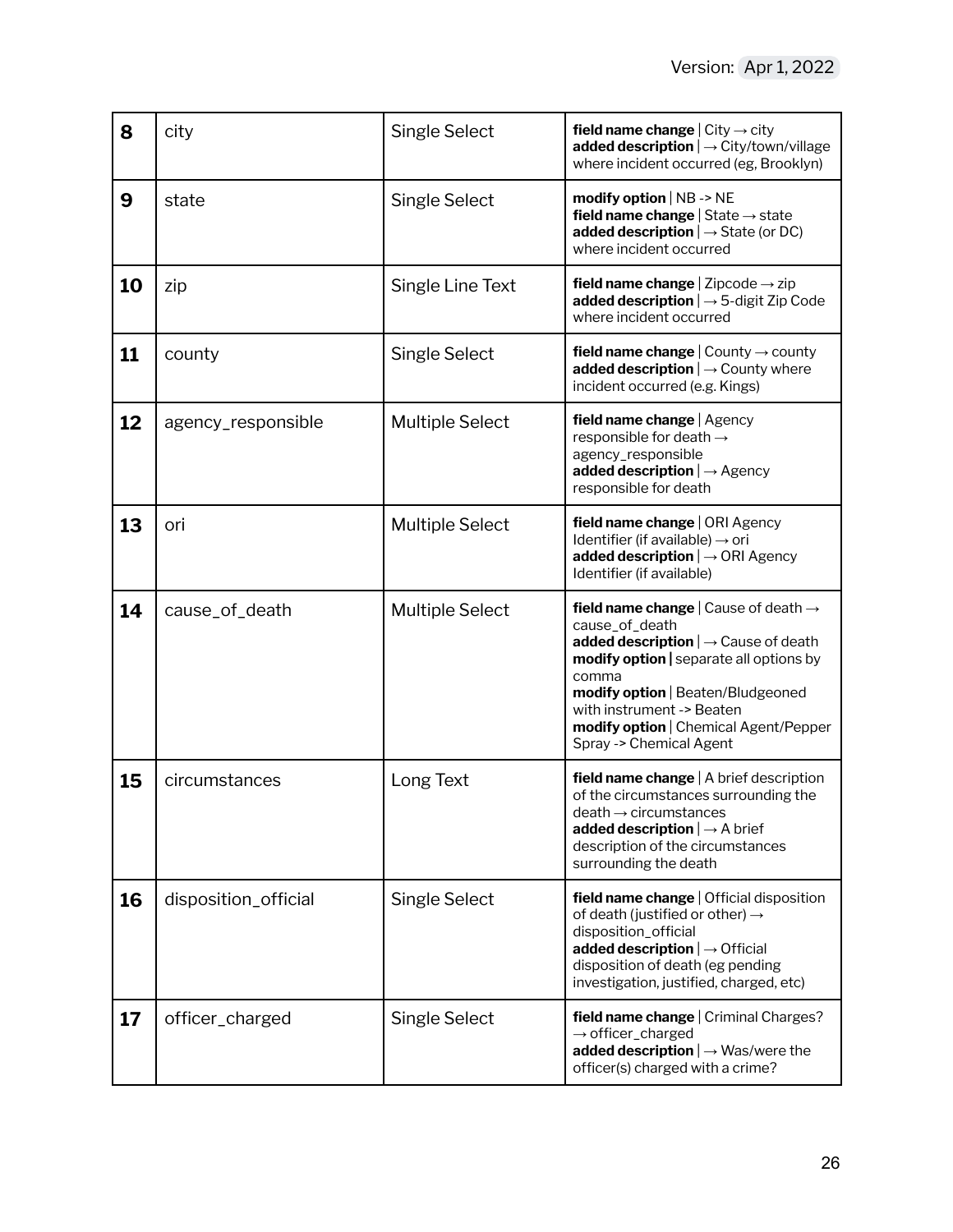| 18 | news_urls               | Long Text            | field name change   Link to news article<br>$\rightarrow$ news_urls<br>added description $  \rightarrow L$ inks to related<br>news articles                                                                                                                       |
|----|-------------------------|----------------------|-------------------------------------------------------------------------------------------------------------------------------------------------------------------------------------------------------------------------------------------------------------------|
| 19 | signs_of_mental_illness | Single Select        | field name change   Symptoms of<br>mental illness? $\rightarrow$<br>signs_of_mental_illness<br>added description $  \rightarrow$ Symptoms of<br>mental illness? (yes, no, drug or alcohol<br>use, unknown)                                                        |
| 20 | allegedly_armed         | <b>Single Select</b> | field name change   Armed/Unarmed<br>Status $\rightarrow$ allegedly_armed<br>added description $  \rightarrow$ Was the victim<br>alleged to have been armed? (allegedly,<br>unarmed, vehicle, unclear)                                                            |
| 21 | wapo_armed              | <b>Single Select</b> | field name change   Alleged Weapon<br>(Source: WaPo and Review of Cases<br>Not Included in WaPo Database) $\rightarrow$<br>wapo_armed<br>added description $  \rightarrow A$ lleged Weapon<br>(Source: WaPo and Review of Cases<br>Not Included in WaPo Database) |
| 22 | wapo_threat_level       | Single Select        | field name change   Alleged Threat<br>Level (Source: WaPo) $\rightarrow$<br>wapo_threat_level<br>added description $  \rightarrow A$ lleged Threat<br>Level (Source: WaPo)                                                                                        |
| 23 | wapo_flee               | Single Select        | field name change   Fleeing (Source:<br>$WaPo) \rightarrow wapo_{f}lee$<br>added description $  \rightarrow$ Was the victim<br>fleeing? (Source: WaPo)                                                                                                            |
| 24 | wapo_body_camera        | <b>Single Select</b> | field name change   Body Camera<br>(Source: WaPo) → wapo_body_camera<br><b>added description</b> $\rightarrow$ Body Camera<br>(Source: WaPo)                                                                                                                      |
| 25 | wapo_id                 | Number (integer 2)   | field name change   WaPo ID (If<br>included in WaPo database) → wapo_id<br>added description $  \rightarrow$ WaPo ID (if it<br>exists in<br>https://github.com/washingtonpost/dat<br>a-police-shootings)                                                          |
| 26 | off_duty_killing        | Single Select        | field name change   Off-Duty Killing? $\rightarrow$<br>off_duty_killing<br>added description $  \rightarrow$ Off-Duty Killing?                                                                                                                                    |
| 27 | geography               | <b>Single Select</b> | field name change   Geography (via<br>Trulia methodology based on zipcode<br>population density:<br>http://jedkolko.com/wp-content/upload<br>s/2015/05/full-ZCTA-urban-suburban-r                                                                                 |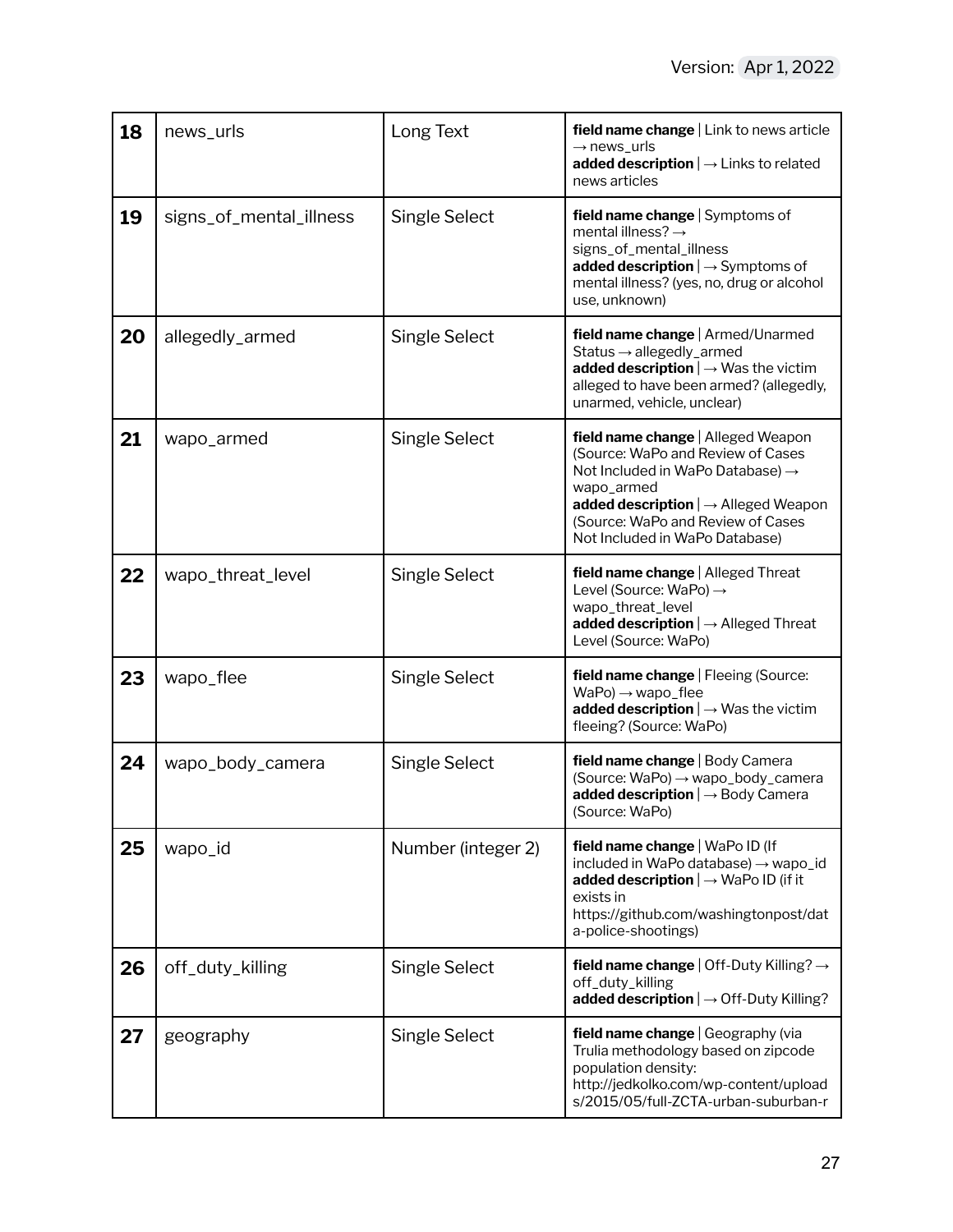|    |                                  |                      | ural-classification.xlsx) $\rightarrow$ geography<br>added description $  \rightarrow$ Geography:<br>rural/suburban/urban (via Trulia<br>methodology based on zipcode<br>population density:<br>http://jedkolko.com/wp-content/upload<br>s/2015/05/full-ZCTA-urban-suburban-r<br>ural-classification.xlsx) |
|----|----------------------------------|----------------------|------------------------------------------------------------------------------------------------------------------------------------------------------------------------------------------------------------------------------------------------------------------------------------------------------------|
| 28 | mpv_id                           | Number (integer 2)   | field name change   MPV ID $\rightarrow$ mpv_id<br>added description   Unique identifier<br>for each incident in this dataset<br>(Mapping Police Violence)                                                                                                                                                 |
| 29 | fe_id                            | Number (integer 2)   | field name change   Fatal Encounters ID<br>$\rightarrow$ fe_id<br>added description $  \rightarrow$ Fatal Encounters<br>ID (if it exists)                                                                                                                                                                  |
| 30 | encounter_type                   | Single Select        | field name change   Encounter Type<br>$(DRAFT) \rightarrow encounter\_type$<br>added description $  \rightarrow$ Encounter Type                                                                                                                                                                            |
| 31 | initial_reason                   | <b>Single Select</b> | field name change   Initial Reported<br>Reason for Encounter (DRAFT) $\rightarrow$<br>initial_reason<br>added description $  \rightarrow$ Initial Reported<br>Reason for Encounter                                                                                                                         |
| 32 | officer_names                    | Single Line Text     | field name change   Names of Officers<br>Involved (DRAFT) $\rightarrow$ officer_names<br><b>added description</b> $\rightarrow$ Names of<br>Officers Involved<br>add text   Catalin Panov                                                                                                                  |
| 33 | officer_races                    | Single Select        | field name change   Race of Officers<br>Involved (DRAFT) $\rightarrow$ officer_races<br><b>added description</b> $\rightarrow$ Race of Officers<br>Involved<br>delete text   Catalin Panov                                                                                                                 |
| 34 | officer_known_past_shoo<br>tings | Single Line Text     | field name change   Known Past<br>Shootings of Officer(s) (DRAFT) $\rightarrow$<br>officer_known_past_shootings<br>added description $  \rightarrow$ Known Past<br>Shootings of Officer(s)                                                                                                                 |
| 35 | call_for_service                 | Single Select        | field name change   Call for Service?<br>$(DRAFT) \rightarrow call_for_s$ ervice<br>added description $  \rightarrow$ Call for Service?<br>(yes/no/unavailable)                                                                                                                                            |
| 36 | tract                            | Number (integer 2)   | field name change   Census Tract Code<br>$\rightarrow$ tract<br><b>added description</b> $\rightarrow$ Census tract<br>code ("TRACT")                                                                                                                                                                      |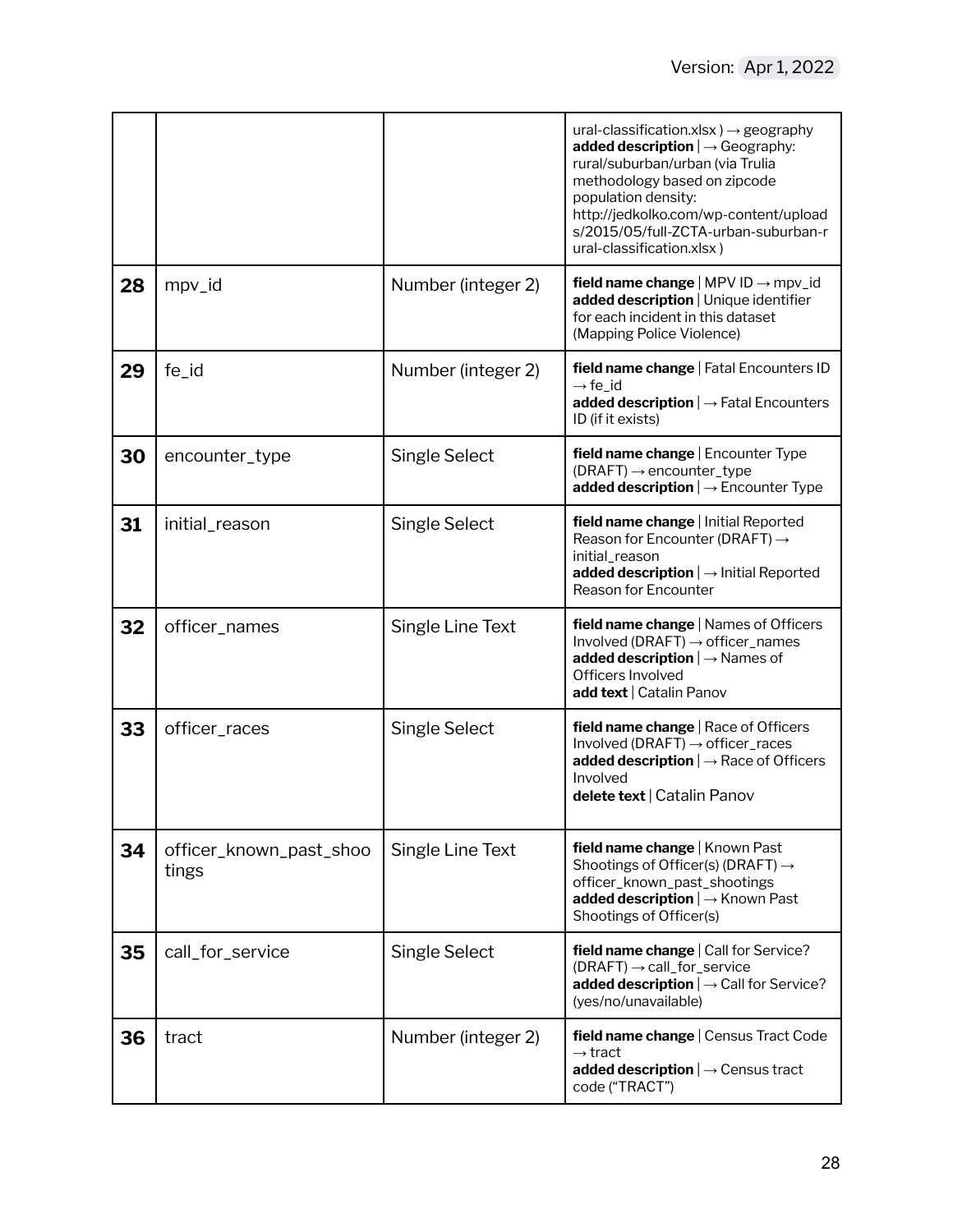| 37 | urban_rural_uspsai               | <b>Single Select</b>      | field name change   HUD UPSAI<br>Geography $\rightarrow$ urban_rural_uspsai<br>added description $  \rightarrow HUD$ UPSAI<br>Geography<br>(urban/suburban/rural/undetermined)                                                                                                                                                           |
|----|----------------------------------|---------------------------|------------------------------------------------------------------------------------------------------------------------------------------------------------------------------------------------------------------------------------------------------------------------------------------------------------------------------------------|
| 38 | urban_rural_nchs                 | <b>Single Select</b>      | field name change   NCHS Urban-Rural<br><b>Classification Scheme Codes</b><br>(https://www.cdc.gov/nchs/data_access<br>/urban_rural.htm) $\rightarrow$ urban_rural_nchs<br>added description $\vert \rightarrow$ NCHS<br><b>Urban-Rural Classification Scheme</b><br>Codes<br>(https://www.cdc.gov/nchs/data_access<br>/urban_rural.htm) |
| 39 | hhincome_median_censu<br>s_tract | Number (integer 2)        | field name change   Median household<br>income ACS Census Tract →<br>hhincome_median_census_tract<br>added description $  \rightarrow$ Median<br>household income ACS Census Tract<br>(B19013_001)                                                                                                                                       |
| 40 | latitude                         | Number (decimal)          | field name change   Latitude $\rightarrow$ latitude<br>added description $  \rightarrow$ Latitude                                                                                                                                                                                                                                        |
| 41 | longitude                        | Number (decimal)          | field name change   Longitude $\rightarrow$<br>longitude<br>added description $  \rightarrow$ Longitude                                                                                                                                                                                                                                  |
| 42 | pop_total_census_tract           | Number (integer 2)        | field name change   Total Population of<br>Census Tract 2019 ACS 5-Year<br>$Estimates \rightarrow pop\_total\_census\_tract$<br>added description $  \rightarrow$ Total population<br>of census tract 2019 ACS 5-year<br>estimates (DP05_0070)                                                                                           |
| 43 | pop_hispanic_census_tra<br>ct    | Percent<br>(non-negative) | field name change   Hispanic Percent of<br>the Population ACS $\rightarrow$<br>pop_hispanic_census_tract<br><b>added description</b> $\rightarrow$ Hispanic (any<br>race) percent of the population from<br>ACS (DP05_0071)                                                                                                              |
| 44 | pop_white_census_tract           | Percent<br>(non-negative) | field name change   White<br>Non-Hispanic Percent of the Population<br>$ACS \rightarrow pop\_white\_census\_tract$<br>added description $  \rightarrow$ White alone<br>Non-Hispanic percent of the population<br>from ACS (DP05_0077)                                                                                                    |
| 45 | pop_black_census_tract           | Percent<br>(non-negative) | field name change   Black<br>Non-Hispanic Percent of the Population<br>$ACS \rightarrow pop\_black\_census\_tract$<br>added description $  \rightarrow$ Black or African<br>American alone Non-Hispanic percent<br>of the population from ACS<br>(DP05_0078)                                                                             |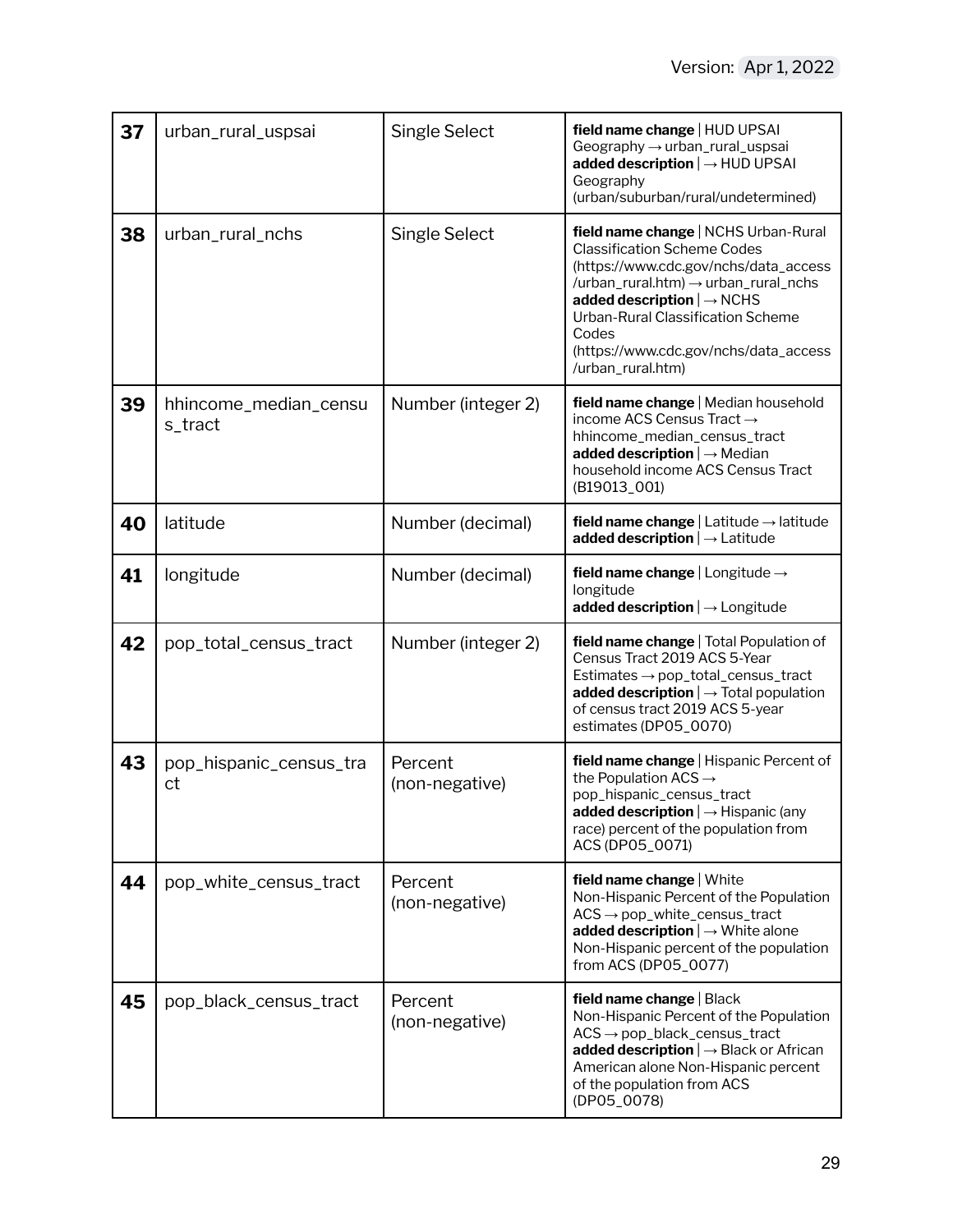| 46 | pop_native_american_cen<br>sus_tract  | Percent<br>(non-negative) | field name change   Native American<br>Percent of the Population ACS $\rightarrow$<br>pop_native_american_census_tract<br>added description $  \rightarrow$ American Indian<br>and Alaska Native alone Non-Hispanic<br>percent of the population from ACS<br>(DP05_0079)                                           |
|----|---------------------------------------|---------------------------|--------------------------------------------------------------------------------------------------------------------------------------------------------------------------------------------------------------------------------------------------------------------------------------------------------------------|
| 47 | pop_asian_census_tract                | Percent<br>(non-negative) | field name change   Asian Percent of<br>the Population ACS $\rightarrow$<br>pop_asian_census_tract<br><b>added description</b> $  \rightarrow A$ sian alone<br>Non-Hispanic percent of the population<br>from ACS (DP05_0080)                                                                                      |
| 48 | pop_pacific_islander_cen<br>sus_tract | Percent<br>(non-negative) | field name change   Pacific Islander<br>Percent of the Population ACS $\rightarrow$<br>pop_pacific_islander_census_tract<br>added description $  \rightarrow$ Native Hawaiian<br>and Other Pacific Islander alone<br>Non-Hispanic percent of the population<br>from ACS (DP05_0081)                                |
| 49 | pop_other_multiple_cens<br>us_tract   | Percent<br>(non-negative) | field name change   Other/Two or More<br>Race Percent of the Population ACS $\rightarrow$<br>pop_other_multiple_census_tract<br>added description $  \rightarrow$ Other and<br>multiple races percent of the population<br>from ACS                                                                                |
| 50 | congressional_district_11<br>3        | <b>Single Select</b>      | field name change   Congressional<br>District $\rightarrow$ congressional_district_113<br>added description $  \rightarrow$ Congressional<br>District (State abbreviation + "CD113FP"<br>FIPS code, eg AL1. This version<br>represents the 113th congress<br>boundaries from the 2012-2022<br>redistricting cycle) |